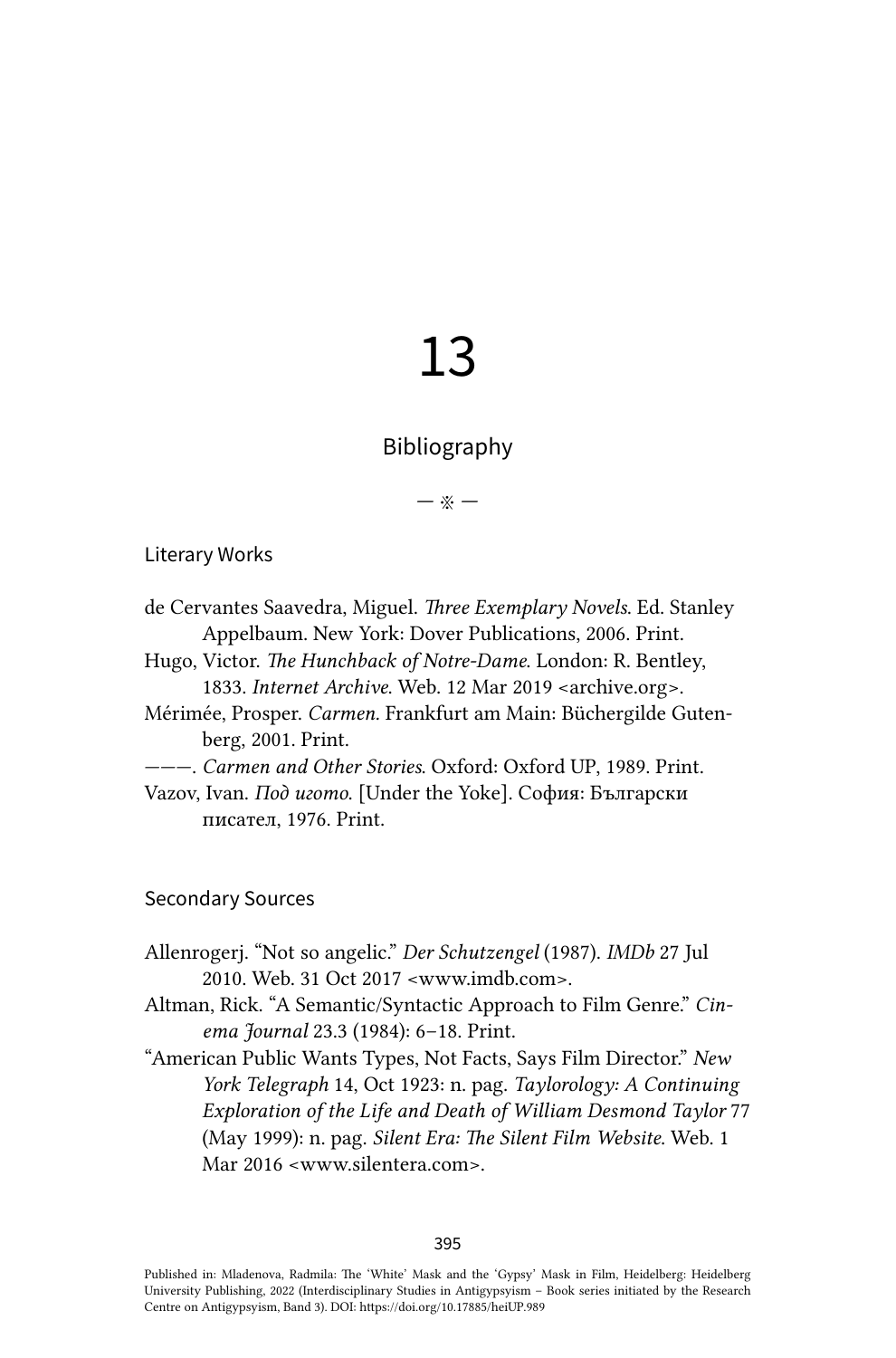- Anderson, Benedict. *Imagined Communities*. London: Verso, 1991. Print.
- "Angelo, My Love." Lorimar Motion Pictures. Cinecom International Films, 1983. *CineFiles. Databases at the University of California, Berkeley Art Museum and Pacific Film Archive*. Web. 1 Dec 2015 <cinefiles.bampfa.berkeley.edu>. PDF.
- "'Angelo My Love' cast on the Phil Donahue Show in 1983 (part 1)." *YouTube,* Bobby Eric Juinor Ely Ely 27 Jun 2009. Web. 10 Mar 2018. Video.
- Appelbaum, Stanley. "Introduction." *Three Exemplary Novels*. Mineola: Dover Publications, 2006. iii–xii. Print.
- Arndt, Susan. "Weißsein. Die verkannte Strukturkategorie Europas und Deutschlands." *Mythen, Masken und Subjekte. Kritische Weißseinsforschung in Deutschland*. Ed. Maureen Maisha Eggers, Grada Kilomba, Peggy Piesche, and Susan Arndt. Münster: Unrast, 2005. 24–29. Print.
- Baharova, Petja. "Пепа в 60 минути." [Pepa in 60 Minutes]. *TemaNews*: n. pag. Web. 12 May 2017.
- Bakhtin, Mikhail. *Problems of Dostoevsky's Poetics*. Minneapolis: U of Minnesota Press, 1984. Print.
- Barak-Erez, Daphne. *Outlawed Pigs: Law, Religion, and Culture in Israel.* Wisconsin: U of Wisconsin Press, 2007. Print.
- Bazin, André. *What is Cinema?* Vol. 1. Berkeley: U of California Press, 1967. Print.
- Becker, Jens. "Statement von Prof. Jens Becker zum Gutachten von Pavel Brunßen zum Film 'Nellys Abenteuer'." 2017. *Indifilm*. Web. 16 Jul 2018 <[http://indifilm.de/wp-content/](http://indifilm.de/wp-content/uploads/2017/10/Stellungnahme-Jens-Becker-zu-GutachtenBrun%C3%9Fen.pdf) [uploads/2017/10/Stellungnahme-Jens-Becker-zu-Gutachten](http://indifilm.de/wp-content/uploads/2017/10/Stellungnahme-Jens-Becker-zu-GutachtenBrun%C3%9Fen.pdf)-[Brun%C3%9Fen.pdf](http://indifilm.de/wp-content/uploads/2017/10/Stellungnahme-Jens-Becker-zu-GutachtenBrun%C3%9Fen.pdf)>.

"Bekim Fehmiu." *The Telegraph* 7 Jul 2010. Web. 26 Mar 2013.

- Belting, Hans. *Faces. Eine Geschichte des Gesichts*. München: Beck, 2013. Print.
- Benthien, Claudia. *Skin: On the Cultural Border between Self and the World*. New York: Columbia UP, 2002. Print.
- Bertellini, Giorgio. *Contemporary Film Directors: Emir Kusturica*. Urbana: U of Illinois Press, 2015. Print.
- "Betta the Gipsy." *The Bioscope* 40.637 (1918): 30–31. Print.
- "Betta, the Gipsy." *The Bioscope* 41.650 (1919): 73. Print.
- Beumers, Birgit. *A History of Russian Cinema*. London: Bloomsbury Academic, 2009. Print.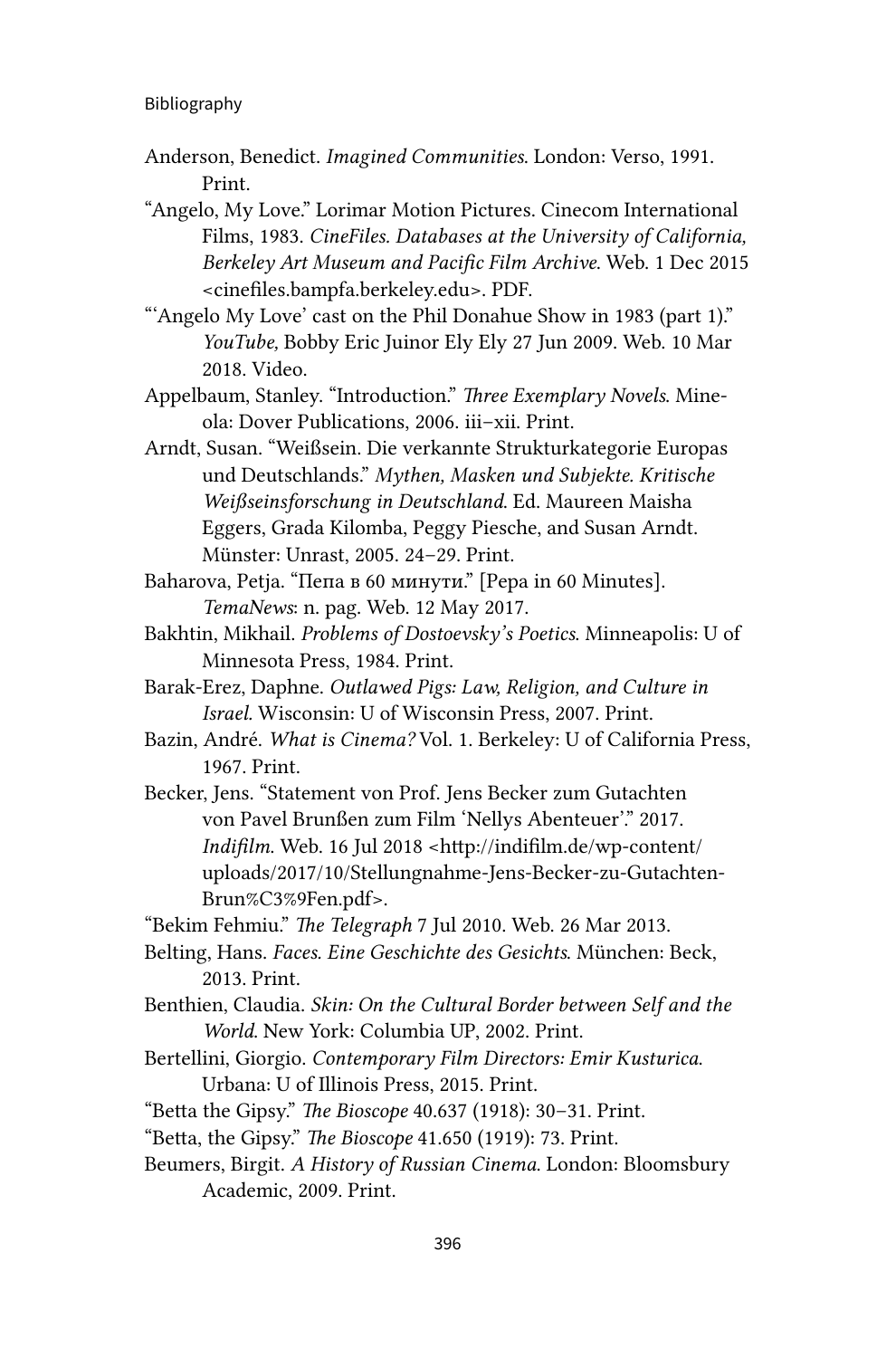- Bleiker, Roland. "Multidisciplinarity." *Routledge Handbook of International Political Sociology*. Ed. Xavier Guillaume, and Pinar Bilgin. London: Routledge, 2016. 319–327. Print.
- "Blick in die Welt der Roma. Laiendarsteller machen "Time of the Gypsies" zum Kinoereignis." Lüdenscheider Nachrichten 7–8 Aug 1991. Archive of the Documentation Centre of German Sinti and Roma, Heidelberg. Press clipping.
- Bock, Hans-Michael, and Tim Bergfelder. *The Concise Cinegraph: Encyclopaedia of German Cinema*. New York: Berghahn Books, 2009. Print.
- Bogdal, Klaus-Michael. *Europa erfindet die Zigeuner: Eine Geschichte von Faszination und Verachtung*. Berlin: Suhrkamp, 2011. Print.
- Bonnett, Alastair. *White Identities: Historical and International Perspectives*. Harlow: Pearson Education, 2000. Print.
- "British Poll." *The West Australian* [Perth] 26 Apr 1946: 13. *National Library of Australia*. Web. 11 May 2017 <[www.nla.gov.au>](http://www.nla.gov.au).
- Brittnacher, Hans-Richard. "The Gypsygrotesken des Emir Kusturica: Balkan, Pop und Mafia." *Antigypsyism and Film*. Ed. Radmila Mladenova, Tobias von Borcke, Pavel Brunssen, Markus End, and Anja Reuss. Heidelberg: heiUP, 2020. 67–77. Print.
- ———. *Leben auf der Grenze: Klischee und Faszination des Zigeunerbildes in Literatur und Kunst*. Göttingen: Wallstein, 2012. Print.
- Brennan, John V., and John Larrabee. "*The Bohemian Girl.*" 2012. *Laurel and Hardy Central*. Web. 1 Jul 2017 <laurelandhardycentral. com>.
- Brooke, Michael. "Rescued by Rover (1905)." *BFI Screenonline*. Web. 29 Jun 2017 <[www.screenonline.org.uk](http://www.screenonline.org.uk)>.
- Brown, Blain. *Cinematography: Theory and Practice*. Oxford: Focal Press, 2012. Print.
- Brownlow, Kevin, and David Gill, writ. *D.W. Griffith: Father of Film.* Prod. Kino Lorber, 1993. Kino Lorber, 2008. DVD.
- Brunssen, Pavel. "Gutachten zum Kinder- und Jugendfilm 'Nellys Abenteuer'." 2017. *Zentralrat Deutscher Sinti und Roma*. Web. 16 Jul 2018 [<http://zentralrat.sintiundroma.de/download/6645](http://zentralrat.sintiundroma.de/download/6645)>.
- "Bulgarian Man Detained Over Beating of Roma Teenager in Video." *Novinite* 18 Apr 2016: n. pag. Web. 31 May 2017 <[www.](http://www.novinite.com) [novinite.com](http://www.novinite.com)>.
- Bund deutscher Barbier-, Friseur- und Perückenmacher-Innungen. *Das Schminken in Theorie und Praxis*. Berlin: Self-published, undated (ca. 1910).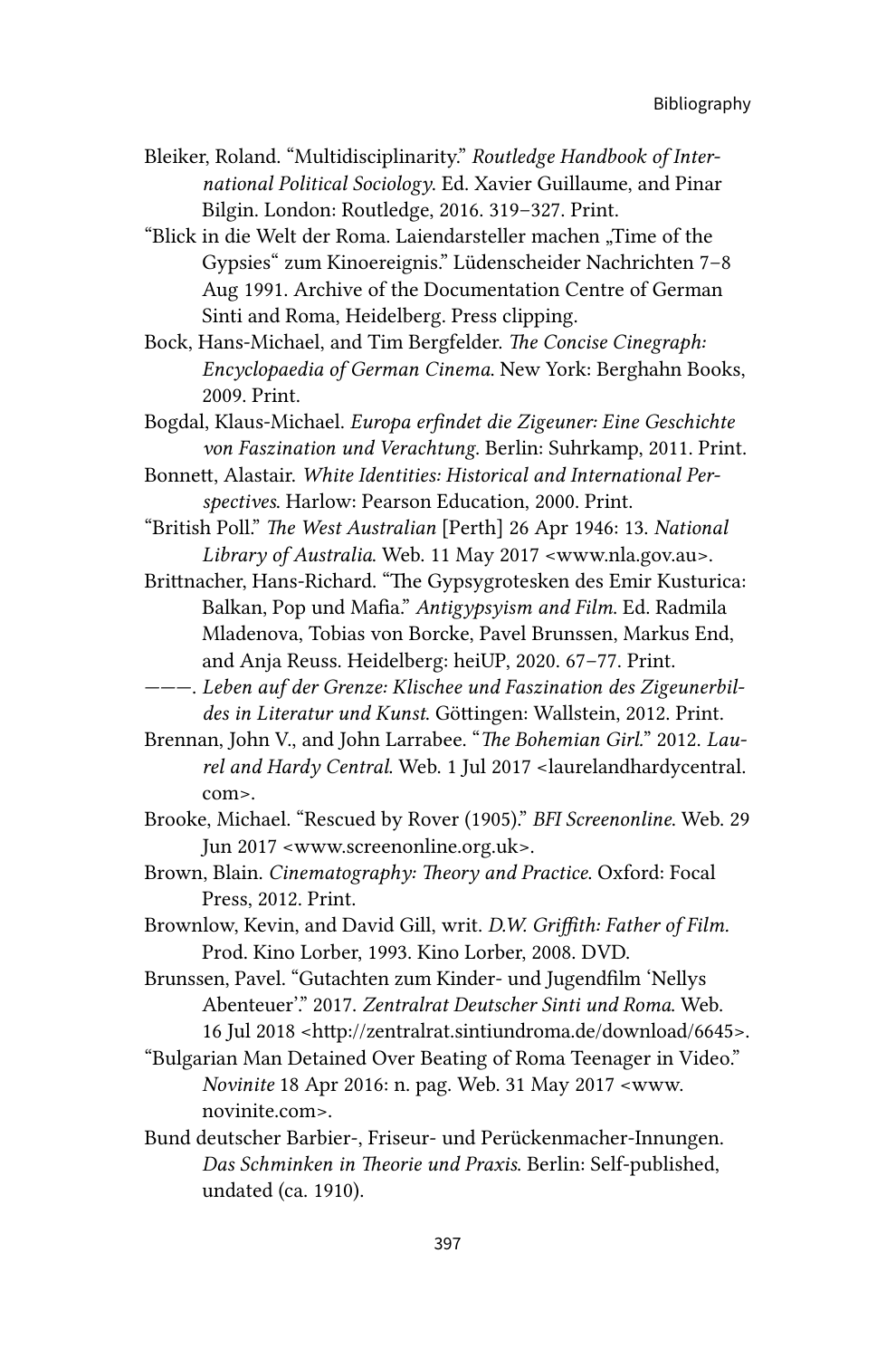- Butler, Frank. "Golden Earrings." Paramount Pictures Inc, 20 Jul 1946. Marlene Dietrich's personal copy of the film script of *Golden Earrings* (1947) held at Marlene Dietrich Collection Berlin, Deutsche Kinemathek.
- Callahan, David. "His Natural Whiteness: Modes of Ethnic Presence and Absence in Some Recent Australian Films." *Australian Cinema in the 1990s*. Ed. Ian Craven. London: Frank Cass, 2001. 95–114. Print.
- Čamdžić, Mirsad, and Zoran Arbutina. "Einmal roter Teppich und zurück." *Deutsche Welle* 1 Mar 2013. Web. 18 Aug 2015 <[www.](http://www.dw.com) [dw.com](http://www.dw.com)>.
- Campbell, Joseph. *The Hero with a Thousand Faces*. 3rd ed. Novato: New World Library, 2008. Print.
- Camporesi, Valeria. "The Tuneful 1930s: Spanish Musicals in a Global Context." *Global Genres, Local Films: The Transnational Dimension of Spanish Cinema*. Ed. Elena Oliete-Aldea. New York: Bloomsbury, 2016. 19–30. Print.
- Canby, Vincent. "Film: Gypsy Kings and Their Subjects: A Matter of Succession." *The New York Times* 20 Dec 1978: n. pag. Web. 12 Jul 2017 <[www.nytimes.com](http://www.nytimes.com)>.
- "The 'Carmen' of Prosper Mérimée." *The Lotus Magazine* VI.2 (1914): 60–78. *Internet Archive.* Web. 12 Mar 2019 [<archive.org](http://archive.org)>.
- Chandler, Charlotte. *Marlene Dietrich, a Personal Biography*. New York: Simon and Schuster, 2011. Print.
- Charnon-Deutsch, Lou. *The Spanish Gypsy: The History of a European Obsession*. U Park: Pennsylvania State UP, 2004. Print.
- Chiline, Edouard. "The Celluloid Drom: Romani Images in Russian Cinema." *Framework: The Journal of Cinema and Media* 44.2 (2003): 34–41. Print.
- Christie, Ian. "*Rescued by Rover* (1905)/*The ? Motorist* (1906)." *Fifty Key British Films*. Ed. Sarah Barrow, and John White. London: Routledge, 2008. 3–7. Print.
- Claver Esteban, José María. *Luces y rejas: Estereotipos andaluces en el cine costumbrista español (1896–1939)*. Sevilla: Centro de Estudios Andaluces, 2012. Print.
- Clinefelter, Joan. "A Cinematic Construction of Nazi-Antisemitism: The Documentary *Der ewige Jude*." *Cultural History Through a National Socialist Lens: Essays on the Cinema of the Third Reich*. Ed. Robert C. Reimer. Rochester, NY: Camden House, 2002. 133–154. Print.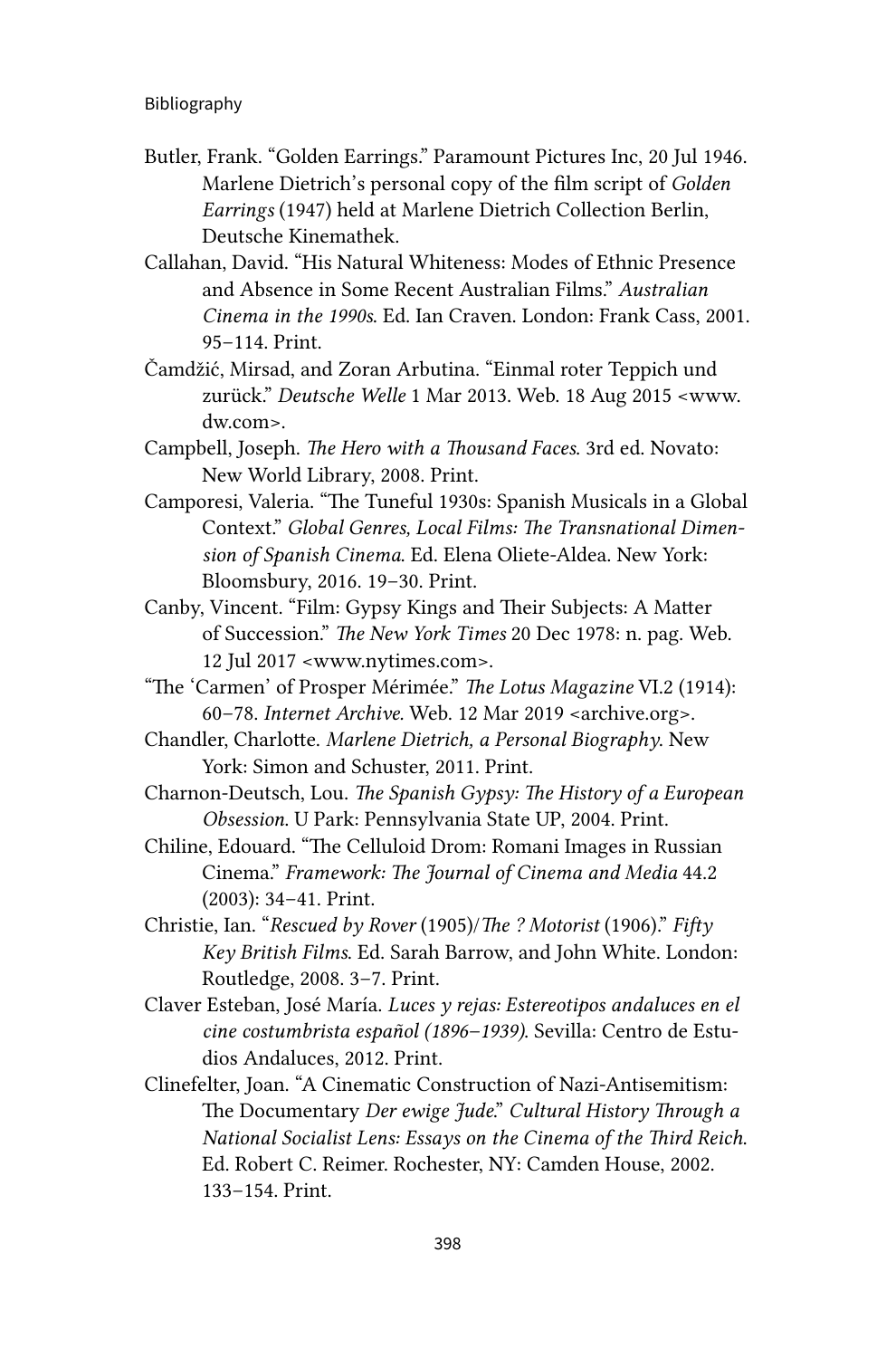- Colmeiro, Jose F. "Rehispanicizing Carmen: Cultural Reappropriation in Spanish Cinema." *Carmen*: *From Silent Film to MTV*. Amsterdam: Editions Rodopi, 2005. 91–106. Print.
- Cook, Pam. "Neither Here nor There: National Identity in Gainsborough Costume Drama." *Dissolving Views: Key Writings on British Cinema*. Ed. Andrew Higson. London: Cassell, 1996. 51–65. Print.
- "Council of Europe Descriptive Glossary of Terms Relating to Roma Issues." Brussels: Council of Europe, 18 May 2012. *Council of Europe.* Web. 1 Apr 2019 [<www.coe.int](http://www.coe.int)>.
- Culbert, David. "Jud Süss." *Propaganda and Mass Persuasion: A Historical Encyclopedia, 1500 to the Present*. California: ABC-Clio, 2003. Print.
- Czekaj, Patryk. "Review: *Papusza* is a Beautifully Photographed, Pensive Depiction of a Life Scarred by Success." *ScreenAnarchy*  28 Nov 2013. Web. 7 Feb 2017 <[www.screenanarchy.com>](http://www.screenanarchy.com).
- Dacović, Nevena. "Love, Magic and Life: Gypsies in Yugoslav Cinema." *History of the Literary Cultures of East-Central Europe: Types and Stereotypes*. Ed. Marcel Cornis-Pope, and John Neubauer. Amsterdam: John Benjamins Publishing House, 2004. 391–401. Print.
- Dalton, Stephen. "*Papusza*: Karlovy Vary Review." *Hollywood Reporter* 7 Jun 2013. Web. 7 Feb 2017 <[www.hollywoodreporter.com](http://www.hollywoodreporter.com)>.
- Darr, Brian. "Carmen Comes Home." Senses of Cinema. CTEQ Annotations on Film 66 (2013): n. pag. Web. 21 Jul 2021 <[www.](http://www.sensesofcinema.com) [sensesofcinema.com](http://www.sensesofcinema.com)>.
- Dass, Angélica. "The Beauty of Human Skin in Every Colour." *TED* 28 Mar 2016. Web. 12 Jul 2016 <[www.ted.com>](http://www.ted.com).
- Davies, Anna, and Phil Powrie. *Carmen on Screen: An Annotated Filmography and Bibliography*. Woodbridge: Tamesis, 2006. Print.
- *Dick und Doof werden Papa*. *Deutsches Filminstitut DIF e.V.* Web. 17 Apr 2020 <[www.difarchiv.deutsches-filminstitut.de/filme/](http://www.difarchiv.deutsches-filminstitut.de/filme/f035049.htm) [f035049.htm](http://www.difarchiv.deutsches-filminstitut.de/filme/f035049.htm)>.
- Diesen, Jan-Anders, et al. *Gipsy Anne and the National Romantic Turn*. Norsk Film Institut. Print.
- Dimov, Ventsislav. "Roma Music: Anthropological Interpretations, Roma Contribution to Media and Recorded Music." *Naselenie Journal* 3–4 (2011): 236–262. Print.
- Dittmar, Ingo. "Sinti-Roma-Saga ohne Pathos: Aus einem Zeitungsbericht wurde ein preisgekrönter Film." *Offenbach-Post* 31 Aug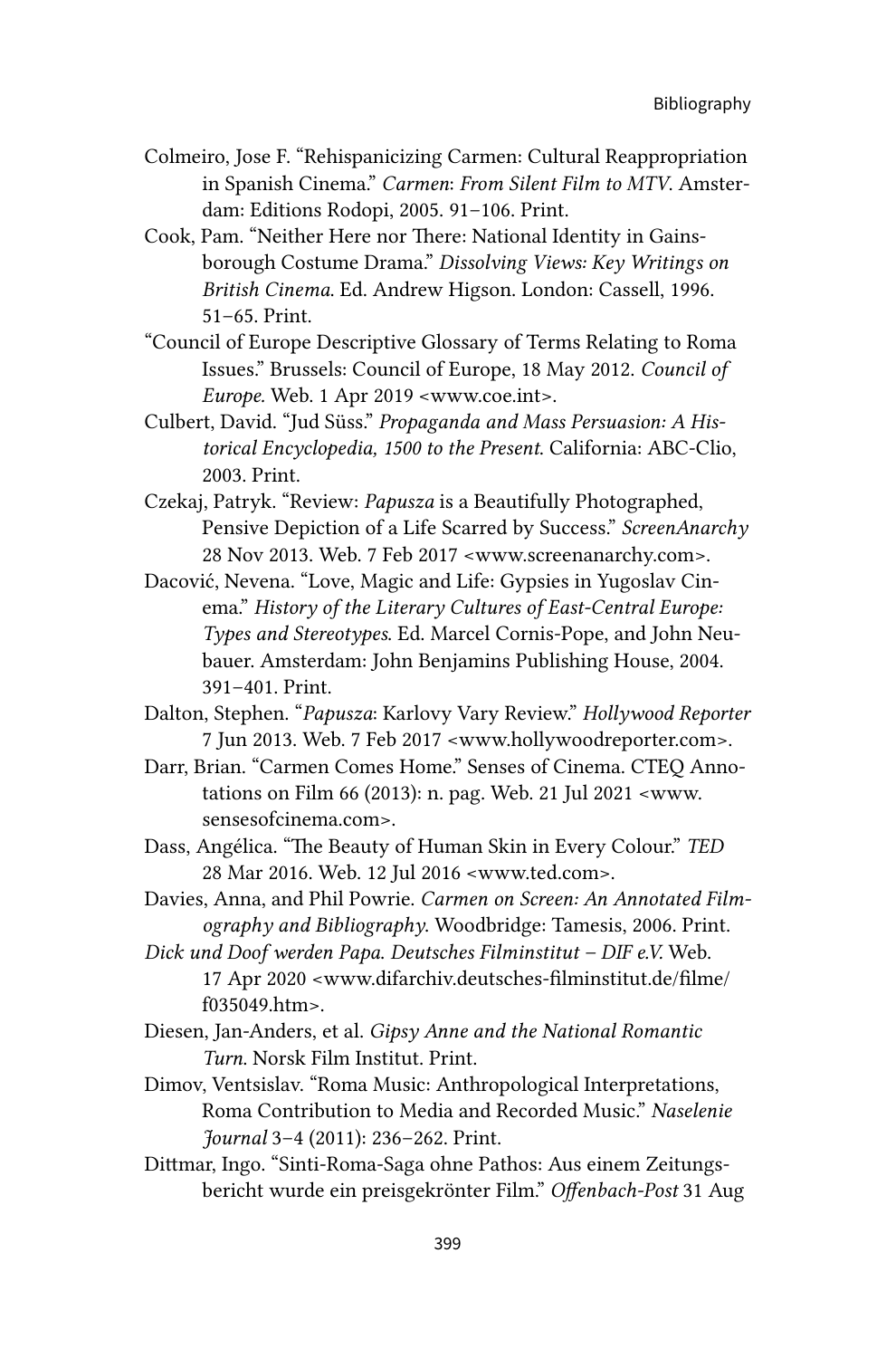1991. Archive of the Documentation Centre of German Sinti and Roma, Heidelberg. Press clipping.

- Dixon, Bryony. *100 Silent Films: BFI Screen Guides*. BFI/London: Palgrave Macmillan, 2011. Print.
- Dobreva, Nikolina. "Constructing the 'Celluloid Gypsy': Tony Gatlif and Emir Kusturica's 'Gypsy Films' in the Context of the New Europe." *Romani Studies* 17.2 (2007): 141–154. Print.

Dyer, Richard. *White*. London: Routledge, 1997. Print.

- "Editorial Reviews." *King of the Gypsies*. *Amazon*. Web. 31 Oct 2017 <[www.amazon.com/King-Gypsies-Eric-Roberts/dp/](http://www.amazon.com/King-Gypsies-Eric-Roberts/dp/B0016LFG3S) [B0016LFG3S>](http://www.amazon.com/King-Gypsies-Eric-Roberts/dp/B0016LFG3S).
- Elsaesser, Thomas, and Malte Hagener. *Film Theory: An Introduction through the Senses*. 2nd ed. New York: Routledge, 2015. Print.
- End, Markus. "Subtle Images of Antigypsyism. An Analysis of the Visual Perception of 'Roma'." *Identities* 24.6 (2018): 668–683.
- ———. "Antiziganismus. Zur Verteidigung eines wissenschaftlichen Begriffes in kritischer Absicht." *Antiziganismus. Soziale und historische Dimensionen von "Zigeuner"-Stereotypen*. Ed. Thomas Baumann, Jacques Delfeld Jr., Hans Scheid, and Armin Ulm. Heidelberg: Dokumentations- und Kulturzentrums Deutscher Sinti und Roma, 2015. 54–72. Print.
- ———. *Strategien und Mechanismen medialer Kommunikation*. Heidelberg: Dokumentations- und Kulturzentrum Deutscher Sinti und Roma, 2014. Print.
- ERRC Written Submission to UN CERD on Bulgaria (April 2017). *ERRC* 20 Apr 2017. Web. 31 May 2017.
- Everson, Willliam K. "The Birth of Film Grammar." *American Silent Film*. New York: FirstDa Capo, 1998. 30–54. Print.
- *Энциклопедия отечественного кино. СССР/СНГ.* [Encyclopaedia of Domestic Film. USSR/CIS]. ООО Мастерская "Сеанс" 2005– 2011 [LLC Masterskaya "Seans" 2005–2011]. *Russiancinema* 2011. Web. 12 Dec 2016 <[www.encyclopedia.ru](http://www.encyclopedia.ru)>.
- Feldmann, Maximilian. "Director's Note." *Valentina-Film*. Web. 5 May 2018 <[www.valentina-film.com](http://www.valentina-film.com)>.
- Fischer, Lucy. *Art Direction and Production Design*. New Brunswick: Rutgers UP, 2015.
- Foley, Brendan. "*King of the Gypsies* Captures the 70s Aesthetic, New on Blu." *Cinapse* 14 Jul 2014: n. pag. Web. 11 Jul 2017 <[www.](http://www.cinapse.co) [cinapse.co](http://www.cinapse.co)>.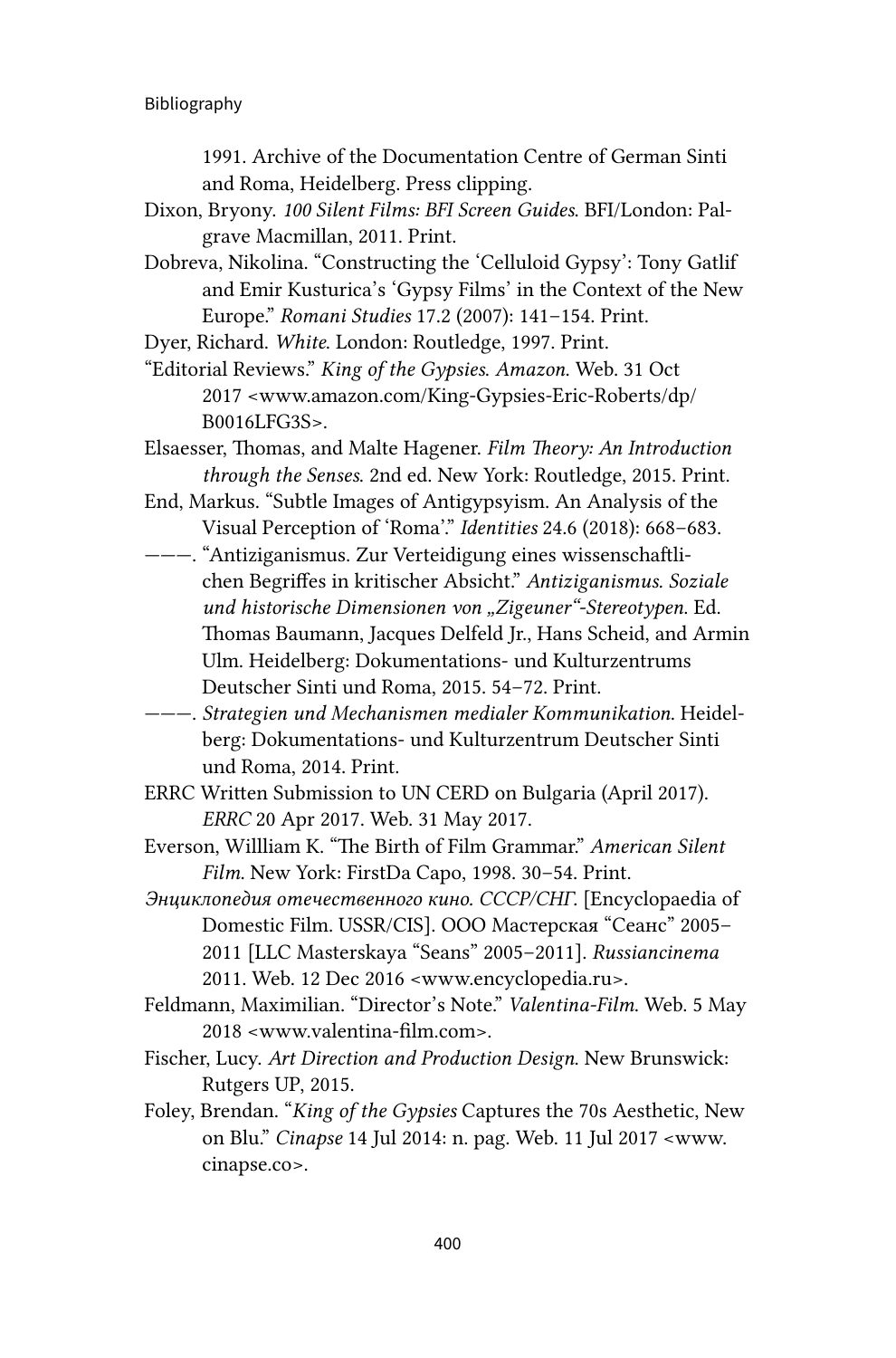- Forceville, Charles, and Thijs Renckens. "The 'Good Is Light' and 'Bad Is Dark' Metaphor in Feature Films." *Metaphor and the Social World* 3.2 (2013): 160–179. Print.
- Forsley, Christopher. "*King of the Gypsies* Should Become a Cult Classic." *PopMatters* 3 Aug 2015: n. pag. Web. 11 Jul 2017 <[www.](http://www.popmatters.com) [popmatters.com](http://www.popmatters.com)>.
- Forster, Gwendolyn Audrey. *Performing Whiteness: Postmodern Re/ Constructions in the Cinema*. Albany: State U of New York Press, 2002. Print.
- Foucault, Michel. *Discipline and Punish. The Birth of the Prison*. New York: Vintage Books, 1995. Print.
- Fromm, Erich. *The Art of Listening*. London: Constable, 1994. Print.
- Fuller, Graham. "Chaplin's First Masterpiece: *The Vagabond*." *British Film Institute* 2 Jun 2015. Web. 25 Mar 2016 <[www.bfi.org.uk](http://www.bfi.org.uk)>.
- Furman, Nelly. "Screen Politics: Preminger's Carmen Jones." *Carmen: From Silent Movie to MTV*. Amsterdam: Rodopi, 2005. 121–133. Print.
- "Ganz Berlin ist verrückt über Dolores del Río in *Die Liebe vom Zigeuner stammt…*" *Film-Kurier* 31.4,2 (1928): n. pag. Microfilm.
- Garner, Steve. *Whiteness*: *An Introduction*. London: Routledge, 2007. Print.
- Gartenberg, Jon. "Camera Movement in Edison and Biograph Films, 1900–1906." *Cinema Journal* 19.2 (1980): 1–16. Print.
- Genette, Gérard, and Marie Maclean. "Introduction to the Paratext." *New Literary History* 22.2 (1991): 261–272. Print.
- Gifford, Denis. *The British Film Catalogue: Fiction Film, 1895–1994*. Vol. 1, 3rd ed. London: Routledge, 2016. Print.
- Gocić, Goran. *Notes from the Underground: The Cinema of Emir Kusturica*. London: Wallflower, 2001. Print.
- González González, Luis M. *Fascismo, kitsch y cine histórico español, 1939*–*1953*. Cuenca: Universidad de Castilla-La Macha, 2009. Print.
- "Gospodari." "Брутална агресия: мъж пребива ром, защото е казал, че са равни (видео 18+)." [Brutal aggression: a man beats a Roma because he said they are equal (video 18+)]. Global Group. *Gospodari* 17 Apr 2016. Web. 31 May 2017 <[gospodari.com>](http://www.gospodari.com). Video.
- Gotto, Lisa. "Lustig ist das Zigeunerleben. Komik und Grenzgang in Emir *Kusturicas Schwarze Katze, weißer Kater*." *Die*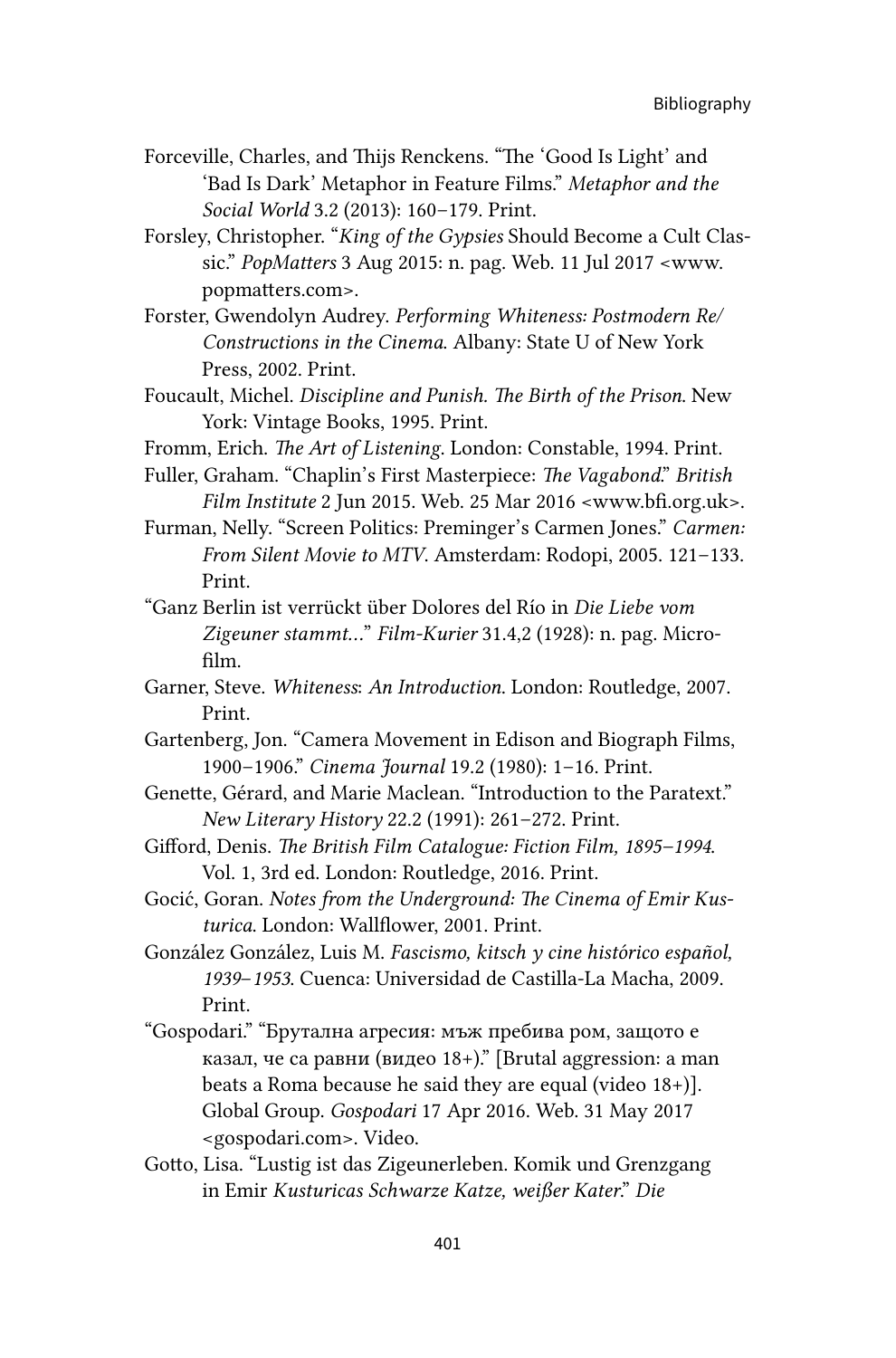*Filmkomödie der Gegenwart*. Ed. Jörn Glasenapp, and Claudia Lillge. Padeborn: Fink, 2008. 88–108. Print.

- Götz, Maya. "Wie Kinder den Film *Nellys Abenteuer* verstehen und inwiefern sichantiziganistische Tendenzen zeigen." *Südwestrundfunk*. Web. 15 Mar 2018 <[www.swr.de](http://www.swr.de)>.
- Götz, Maya, and Andrea Holler. "Rezeptionsstudie zum Film *Nellys Abenteuer*." Internationalen Zentralinstitut für das Jugendund Bildungsfernsehen [International Central Institute for Youth and Educational Television]. 2017. *Indifilm*. Web. 21 Jul 2021 [<http://indifilm.de/wp-content/uploads/2017/12/](http://indifilm.de/wp-content/uploads/2017/12/Bericht-zur-Rezeptionsstudie-Nellys-Abenteuer-2017.pdf) [Bericht-zur-Rezeptionsstudie-Nellys-Abenteuer-2017.pdf](http://indifilm.de/wp-content/uploads/2017/12/Bericht-zur-Rezeptionsstudie-Nellys-Abenteuer-2017.pdf)>.
- Griffin, Gabriele, and Rosi Braidotti. "Whiteness and European Situatedness." *Thinking Differently. A Reader in European Women's Studies*. Ed. Gabriele Griffin, and Rosi Braidotti. London: Zed, 2002. 221–236. Print.

Grob, Norbert. *Filmgenres: Film Noir*. Stuttgart: Reclam, 2008. Print.

- Gunning, Tom. *D.W. Griffith and the Origins of American Narrative Film: The Early Years at Biograph*. Chicago: U of Illinois Press, 1994. Print.
- ———. "The Cinema of Attraction(s): Early Film, Its Spectator and the Avant-Garde." *The Cinema of Attractions Reloaded*. Amsterdam: Amsterdam UP, 2006. 381–388. Print.
- ———. "Modernity and Cinema: A Culture of Shocks and Flows." *Cinema and Modernity*. Ed. Murray Pomerance. New Brunswick: Rutgers UP, 2006. 297–315. Print.
- Gunning, Tom, and Ron Mottram. "D.W. Griffith: Part 1: The Biograph Years." *Museum of Modern Art* 23 Jan 1975. *CineFiles. Database at the University of California, Berkeley Art Museum and Pacific Film Archive*. Web. 8 Mar 2016 <[cinefiles.bampfa.](http://cinefiles.bampfa.berkeley.edu) [berkeley.edu](http://cinefiles.bampfa.berkeley.edu)>. PDF.
- Gustafsson, Tommy. "Travellers as a Threat in Swedish Film in the 1920s." *Swedish Film: An Introduction and Reade*r. Ed. Mariah Larsson, and Anders Marklund. Lund: Nordic Academic Press, 2010. 92–104. Print.
- Gutmann, Peter. "D.W. Griffith and the Dawn of Film Art. Part 1: *The Adventures of Dollie.*" *Classical Notes* 2009. Web. 3 Nov 2016 <[www.classicalnotes.net>](http://www.classicalnotes.net).
- "Gypsies." Amkino Corporation, 1936. *CineFiles. Databases at the University of California, Berkeley Art Museum and Pacific Film Archive*. Web. 15 Jan 2016 [<cinefiles.bampfa.berkeley.edu](http://cinefiles.bampfa.berkeley.edu)>. PDF.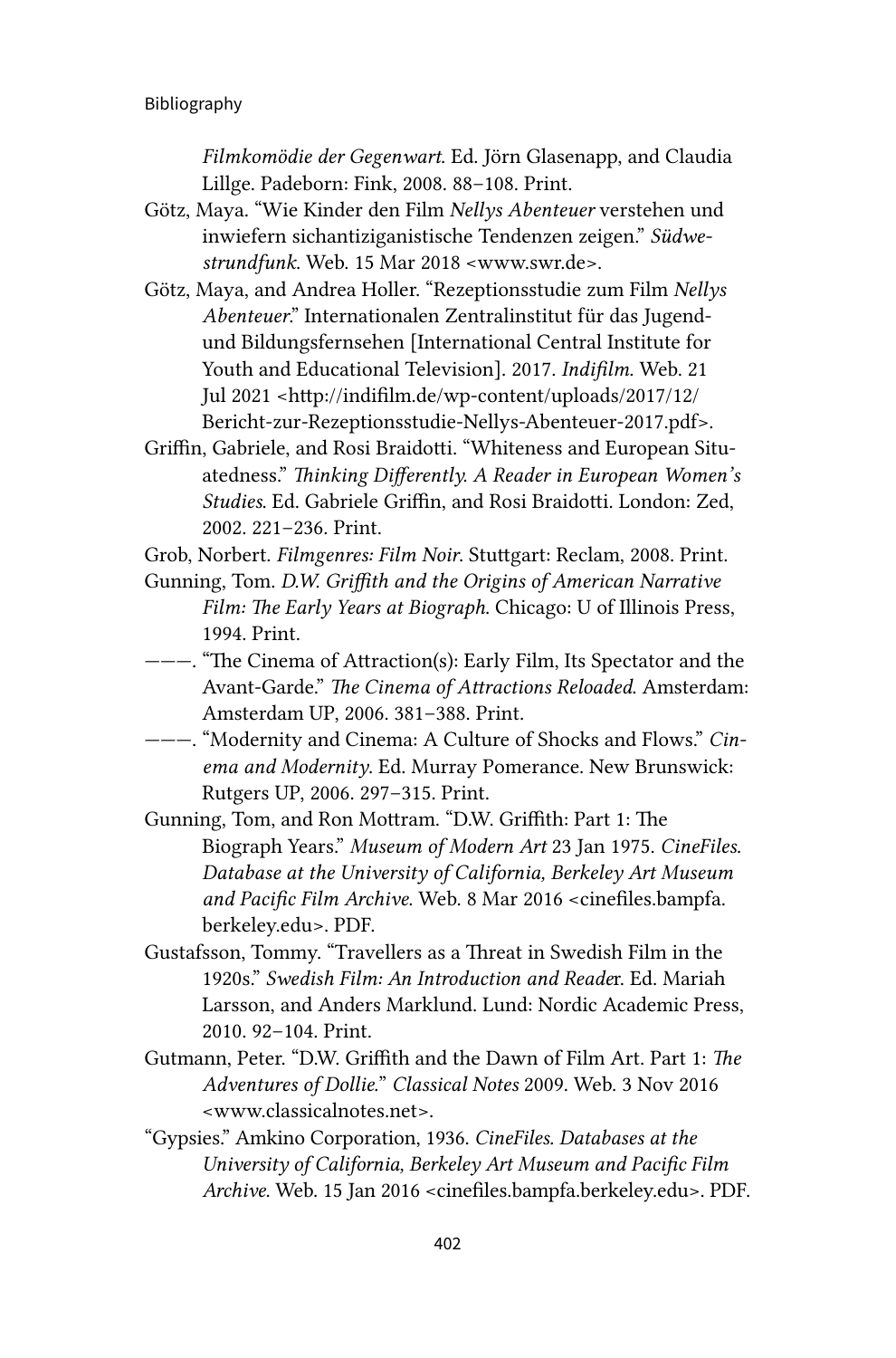- "Gypsy Magic On the Set/The Making of (1996).". *YouTube,* Vigorstar 26 Sep 2014. Web. 28 Apr 2020. Video.
- Hames, Peter. "Demanding Work, But Always Creative: Ondrej Šulaj and Dušan Dušek Interviewed." *Kinoeye: New Perspectives on European Film* 2.2 (21 Jan 2002). Web. 31 May 2020 <[kinoeye.](http://kinoeye.org) [org>](http://kinoeye.org).
- Hancock, Ian. "Symbols and Dreams: Some Thoughts on Kusturica's *The Time of the Gypsies.*" *Screening "Difference": Visual Culture and the Nomadic "Other."* Essen: Die Blaue Eule, 2009. Print.
- ———. *We are the Romani people*. Hertfordshire: U of Hertfordshire Press, 2005. Print.
- ———. *The Pariah Syndrome: An Account of Gypsy Slavery and Persecution*. Ann Arbor, MI: Karoma, 1987. Print.
- Harness, Kyp. *The Art of Laurel and Hardy: Graceful Calamity in the Films*. London: McFarland, 2006. Print.
- Harper, Sue. "Historical Pleasure: Gainsborough Costume Melodrama." *The Historical Film: History and Memory in Media*. New Brunswick: Rutgers UP, 2001. 98–124. Print.
- ———. "Madonna of the Seven Moons." *History Today* 45.8 (1 Aug 1995): 47–52. Print.

Hazell, Bo. *Resandefolket, Från tattare till traveller*. Stockholm: Ordfront, 2002. Print.

- Heftrich, Urs. "Stellungnahme von Prof. Dr. Urs Heftrich zum Film 'Nellys Abenteuer'." 2017. *Zentralrat Deutscher Sinti und Roma*. Web. 16 Jul 2018 <[http://zentralrat.sintiundroma.de/stellung](http://zentralrat.sintiundroma.de/stellungnahme-von-prof-dr-urs-heftrich-zum-film-nellysabenteuer/)[nahme-von-prof-dr-urs-heftrich-zum-film-nellysabenteuer/](http://zentralrat.sintiundroma.de/stellungnahme-von-prof-dr-urs-heftrich-zum-film-nellysabenteuer/)>.
- Heinz, Sarah. "Black Irish, Wild Irish, and Irish Calibans: Ambivalent Whiteness and Racialisation in Cultural Stereotypes of Irishness." *Antigypsyism and Film*. Ed. Radmila Mladenova, Tobias von Borcke, Pavel Brunssen, Markus End, and Anja Reuss. Heidelberg: heiUP, 2020. 239–249. Print.
- Hering Torres, Max S., Maria Elena Martinez, and David Nirenberg, ed. *Race and Blood in the Iberian World*. Berlin: Lit, 2012. Print.
- Heuss, Herbert. "Anti-Gypsyism research: the creation of a new field of study." *Scholarship and the Gypsy Struggle. Commitment in Romani Studies. A Collection of Paper and Poems to Celebrate Donald Kenrick's Seventieth Year*. Hertfordshire: Hertfordshire UP, (2000): 52–68. Print.
- Hinson, Hal. "Time of the Gypsies." *Washington Post* 21 Feb 1990: n. pag. Web. 29 Sep 2015 <[www.washingtonpost.com](http://www.washingtonpost.com)>.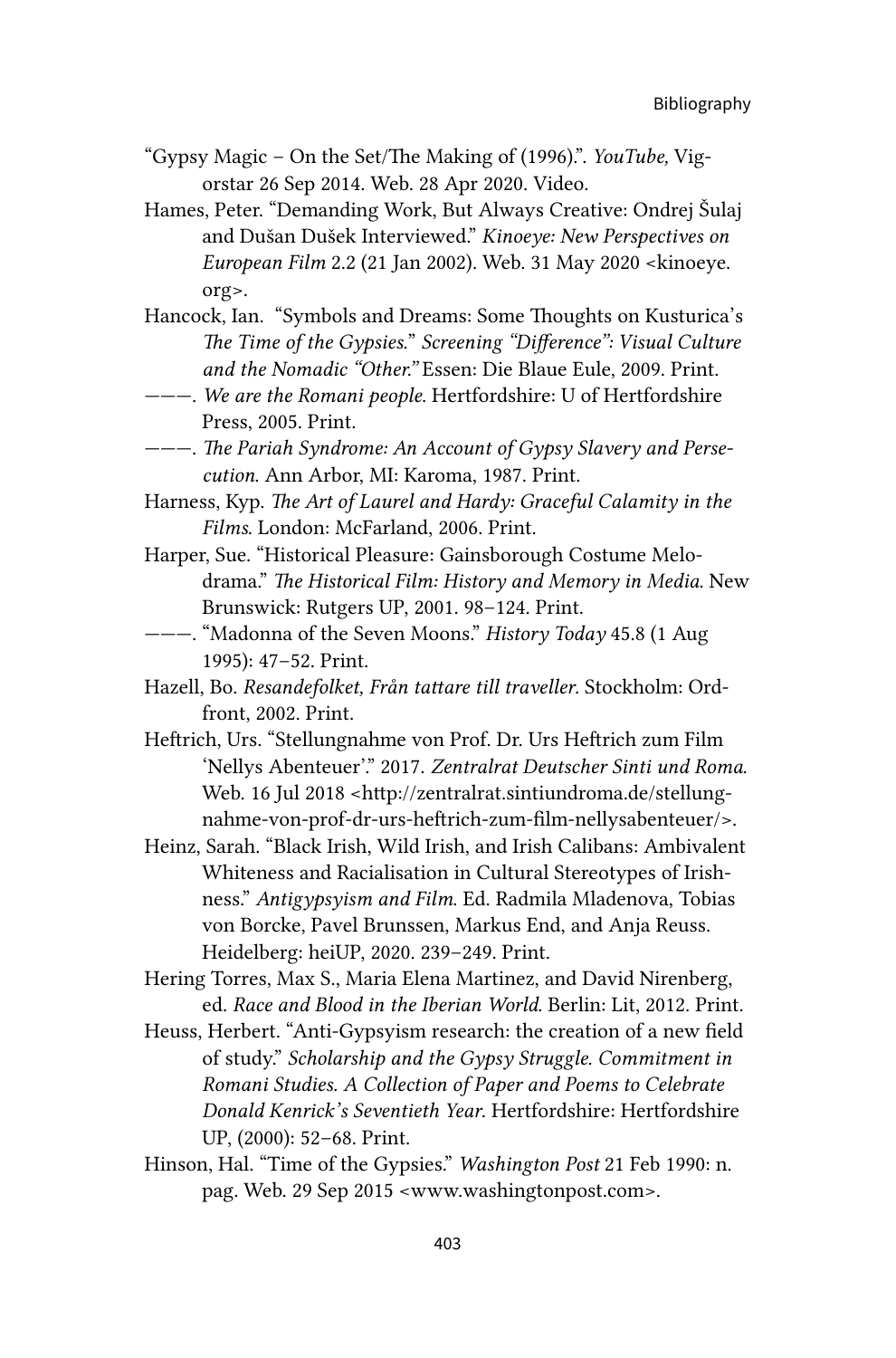- Hoberman, J. "Chaos Theories." *The Village Voice* 7 Sep 1999: n. pag. Web. 12 Aug 2017 <[www.thevillagevoice.com>](http://www.thevillagevoice.com).
- Høiby-Nikolaisen, Magnus. "Da norsk filmkultur ble født *Fante-Anne.*" *Montages* 11 Apr 2012. Web. 18 Nov 2016 [<montages.](http://montages.no) [no](http://montages.no)>.
- Holler, Martin. "Das Bild der Sinti und Roma in ausgesuchten Spielfilmen." MA Thesis, Free U of Berlin, 2001.
- Homer, Sean. "'The Roma Do Not Exist': The Roma as an Object of Cinematic Representation and the Question of Authenticity." *Objects: Material, Psychic, Aesthetic. Gramma: Journal of Theory and Criticism* 14 (2006): 183–197. Print.
- Hornshøj-Møller, Stig, and David Culbert. "'Der ewige Jude' (1940): Joseph Goebbels' Unequalled Monument to Anti-Semitism." *Historical Journal of Film, Radio and Television* 12 (1992): 41–67. Print.
- Horton, Andre. "Cinematic Makeovers and Cultural Border Crossings: Kusturica's *Time of the Gypsies* and Coppola's *The Godfather* and *The Godfather II.*" *Play It Again, Sam*: *Retakes on Remakes*. Ed. Andrew Horton, and Stuart Y. McDougal. Berkeley: U of California Press, 1998. 172–190. Print.
- "Hot Blood." *Harvard Film Archive*. Web. 24 Apr 2020 <harvardfilmarchive.org/calendar/hot-blood-2010-07>.
- Houghton-Walker, Sarah. *Representations of the Gypsy in the Romantic Period*. New York: Oxford UP, 2014. Print.
- "Human Rights of Roma and Travellers in Europe." Brussels: Council of Europe, 2012. *Council of Europe*. Web. 8 Aug 2017 <[www.](http://www.coe.int) [coe.int>](http://www.coe.int).
- Hund, Wulf D. "Introduction." *A Marxist Theory of Racism. Academia. edu*. 13 Jul 2020. Web. 13 Jul 2020. PDF.
- ———. *Wie die Deutschen weiß wurden. Kleine (Heimat)Geschichte des Rassismus*. Stuttgart: Metzler Verlag, 2017.
- ———. "It must come from Europe. The Racisms of Immanuel Kant." *Racisms Made in Germany*. Ed. Wulf D. Hund, Christian Koller, and Moshe Zimmermann. Münster: Lit Verlag, 2011. 69–98. Print.
- Imre, Anikó. "Screen Gypsies." *Framework: The Journal of Cinema and Media* 44.2 (Fall 2003): 13–33. Print.
- Indifilm, A. Gielnik, and D. Ratsch. "Stellungnahme Antiziganismusvorwürfe 'Nellys Abenteuer'." 2017. *Indifilm*.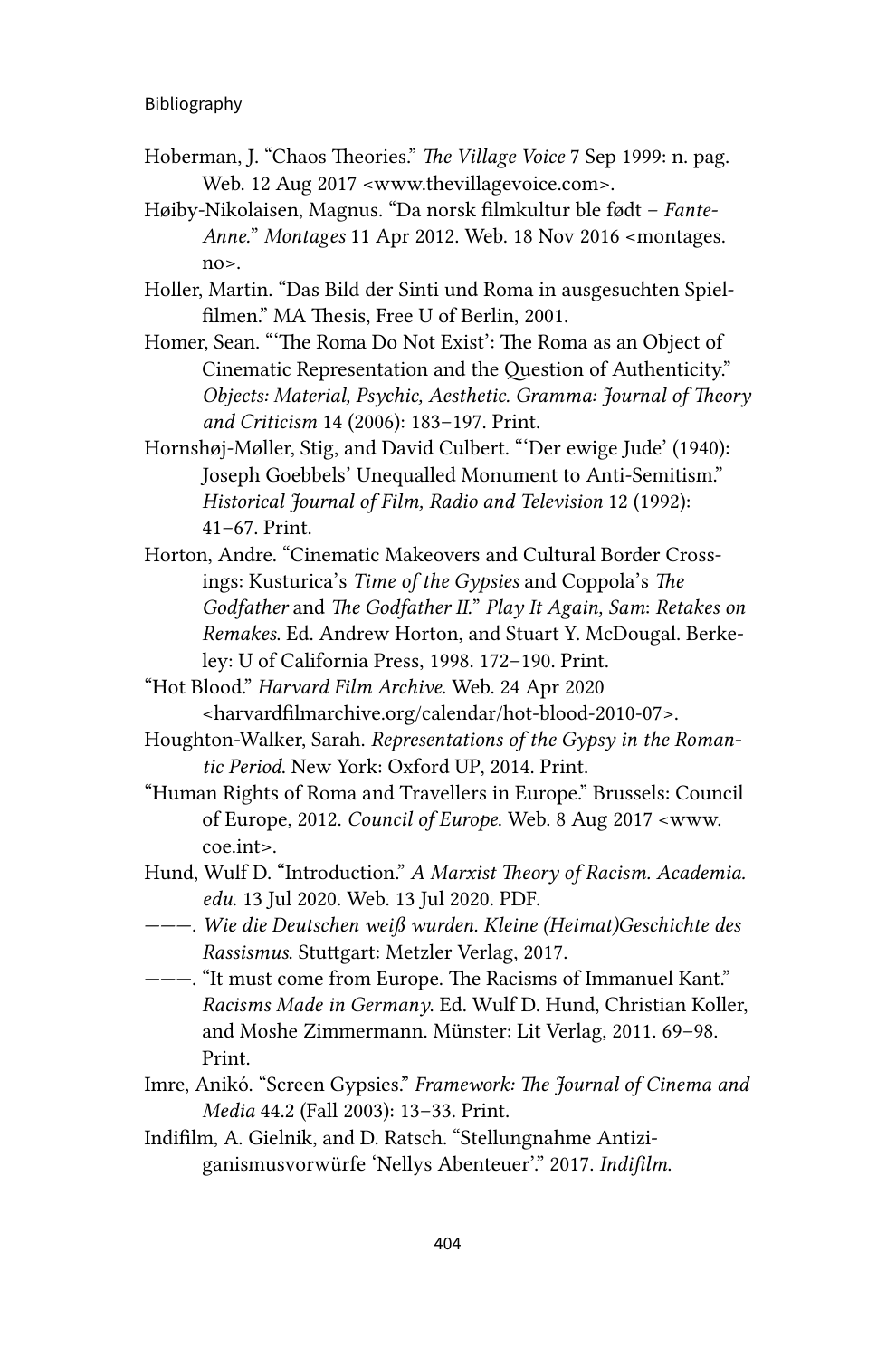Web. 30 Oct 2017 [<http://indifilm.de/stellungnahme](http://indifilm.de/stellungnahme-antiziganismusvorwuerfe-nellys-abenteuer/)[antiziganismusvorwuerfe-nellys-abenteuer/>](http://indifilm.de/stellungnahme-antiziganismusvorwuerfe-nellys-abenteuer/).

- Iordanova, Dina. *Cinema of Flames: Balkan Film, Culture and the Media*. Londond: BFI/ Institute: Palgrave Macmillan, 2009. Print.
- ———. "Mimicry and Plagiarism: Reconciling Actual and Metaphoric Gypsies." *Third Text* 22.3 (2008): 305–310. Print.
- ———. *Emir Kusturica*. London: BFI Publishing, 2002. Print.
- Iversen, Gunnar. "Of Unknown Origin Identity, Nationality and Ethnicity in Gipsy Anne (1920)." *Kosmorama* 269, 2017. Web. 15 Dec 2020 <[www.kosmorama.org](http://www.kosmorama.org)>.
- Jarvinen, Lisa. *Spanish-Language Filmmaking: Out from Hollywood's Shadow, 1929–1939*. New Brunswick: Rutgers UP, 2012. Print.
- Josting, Petra. "*Nellys Abenteuer* ein Beispiel für Antiziganismus im kollektiven und kulturellen Gedächtnis." *kjl & m* 18.3 (2018): 72–80. Print.
- Josting, Petra, et al., ed. *'Denn sie rauben sehr geschwind jedes böse Gassenkind'' 'Zigeuner'-Bilder in Kinder- und Jugendmedien*. Göttingen: Wallstein, 2017. Print.
- Jovanović, Nebojša. "*Futur Antérieur* of Yugoslav Cinema, or, Why Emir Kusturica's Legacy Is Worth Fighting for." *Retracing Images: Visual Culture after Yugoslavia*. Ed. Daniel Šuber, and Slobodan Karamanic. Leiden: Brill, 2012. *E-Book.*
- Kaes, Anton. "History and Film: Public Memory in the Age of Electronic Dissemination." *History and Memory* 2.1 (1990): 111–129. Print.
- *Kampf-Geschwader 51 "Edelweiss." Agentur Karl Höffkes: Filmarchiv*. Web. 1 Aug 2019 <[www.archiv-ekh.de>](http://www.archiv-ekh.de).
- Kaufman, Anthony. "Interview: Momentum and Emotion, Emir Kusturica's *Black Cat, White Cat*." *IndieWire* 9 Sep 1999: n. pag. Web. 5 Aug 2017 <[www.indiewire.com](http://www.indiewire.com)>.
- Keating, Patrick. "The Silent Screen, 1894–1927." *Cinematography*. Ed. Patrick Keating. London: I.B. Taurus, 2014. 11–34. Print.
- ———. *Hollywood Lighting from the Silent Era to Film Noir*. New York: Columbia UP, 2010. Print.
- Kellog, Anne E. "Dušan Hanák: *Rosy Dreams* (*Ružové sny*), 1976." *New Russian Cinema: KinoKultura* 2005. Web. 24 Apr 2019 <www.kinokultura.com>.
- Kenrick, Donald. "The World Romani Congress April 1971." *Journal of the Gypsy Lore Society* Third Series 50 (1971): 101–108. Print.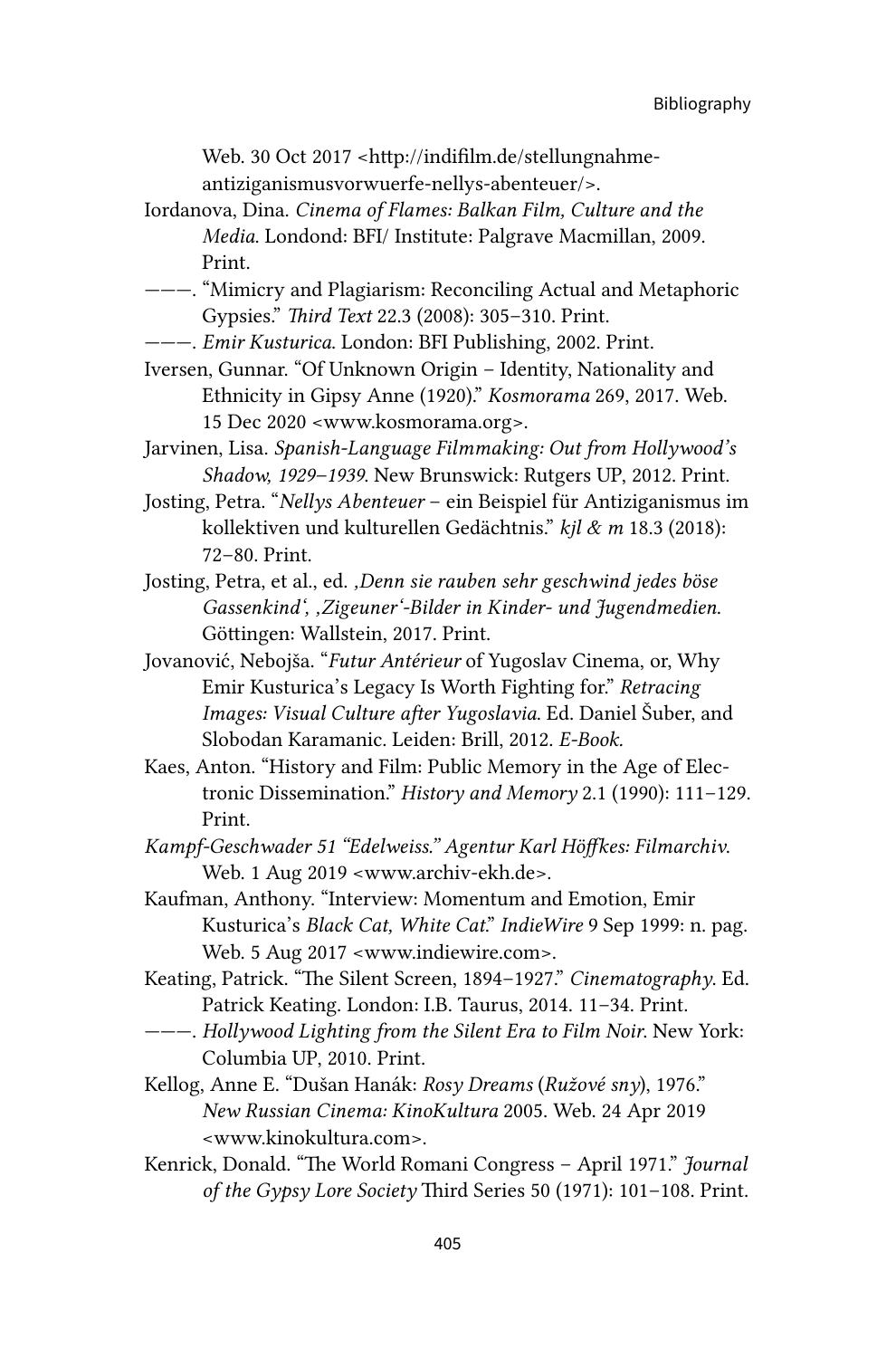- King, Rob. "'I Want Music Everywhere': Music, Operetta, and Cultural Hierarchy at the Hal Roach Studios." *Hokum! The Early Sound Slapstick Short and Depression-Era Mass Culture*. Oakland: U of California Press, 2017. Print.
- Kiossev, Alexander. "An Essay on Terror." *Post-theory, Games, and Discursive Resistance: The Bulgarian Case*. Albany: State U of New York Press, 1995. 135–146. Print.
- Kirchheimer, Otto. "Die Rechtsordnung des Nationalsozialismus." *Kritische Justiz* 4.4 (1971): 356–370. Print.
- Klecker, Cornelia. "The Other Kind of Film Frames: A Research Report on Paratexts in Film." *Word & Image* 31.4 (2015): 402–413. Print.
- Kolstrup, Søren. "The Film Title and its Historical Ancestor." *P.O.V.* 11.1 (1996): 33–49. *P.O.V*. Web. 3 Apr 2018 <[pov.imv.au.dk/](http://pov.imv.au.dk/Issue_02/section_1/artc1B.html) [Issue\\_02/section\\_1/artc1B.html>](http://pov.imv.au.dk/Issue_02/section_1/artc1B.html).
- Kraev, Georg. "За бельото като тип културна имунизация и за попкултурата." *Дискурсите на бельото* ["On Underwear as a Type of Cultural Immunisation and On Pop Culture." *The Discourses of Underwear*]. 2010. *New Bulgarian University*. Web. 5 Feb 2021 <[http://ebox.nbu.bg/unclo10/view\\_lesson.](http://ebox.nbu.bg/unclo10/view_lesson.php?id=178) [php?id=178](http://ebox.nbu.bg/unclo10/view_lesson.php?id=178)>.
- Kraft, Hendrik. *Bedrohlich anders. Narrationen natio-ethno-kultureller Differenz im populären Kino der Gegenwart: ein rumänischdeutscher Filmvergleich*. Berlin: epubli, 2014. Print.
- Kudryavtsev, Sergey. "Зарубежные фильмы в советском кинопрокате." [Foreign Films in Soviet Film Distribution]. 4 Jul 2006. Web. 8 May 2020 [<https://kinanet.livejournal.](https://kinanet.livejournal.com/13882.html) [com/13882.html](https://kinanet.livejournal.com/13882.html)>.
- Lang, Rudolf E. *Sehen: Wie sich das Gehirn ein Bild macht*. Stuttgart: Reclam, 2014. Print.
- Langman, Larry, and David Ebner. *Hollywood's Image of the South: A Century of Southern Films*. Westport: Greenwood, 2001. Print.
- Le Bas, Damian James. "'*What's Romani for Theatre?*': Theatre Performance and the Politicizing of Romani Consciousness." *Differences on Stage*. Newcastle upon Tyne: Cambridge Scholars, 2013. 116–127. Print.
- Lee, Ronald. "The Rom-Vlach Gypsies and the *Kris-Romani*." *Gypsy Law: Romani Legal Traditions and Culture*. Berkeley: U of California Press, 2001. Print.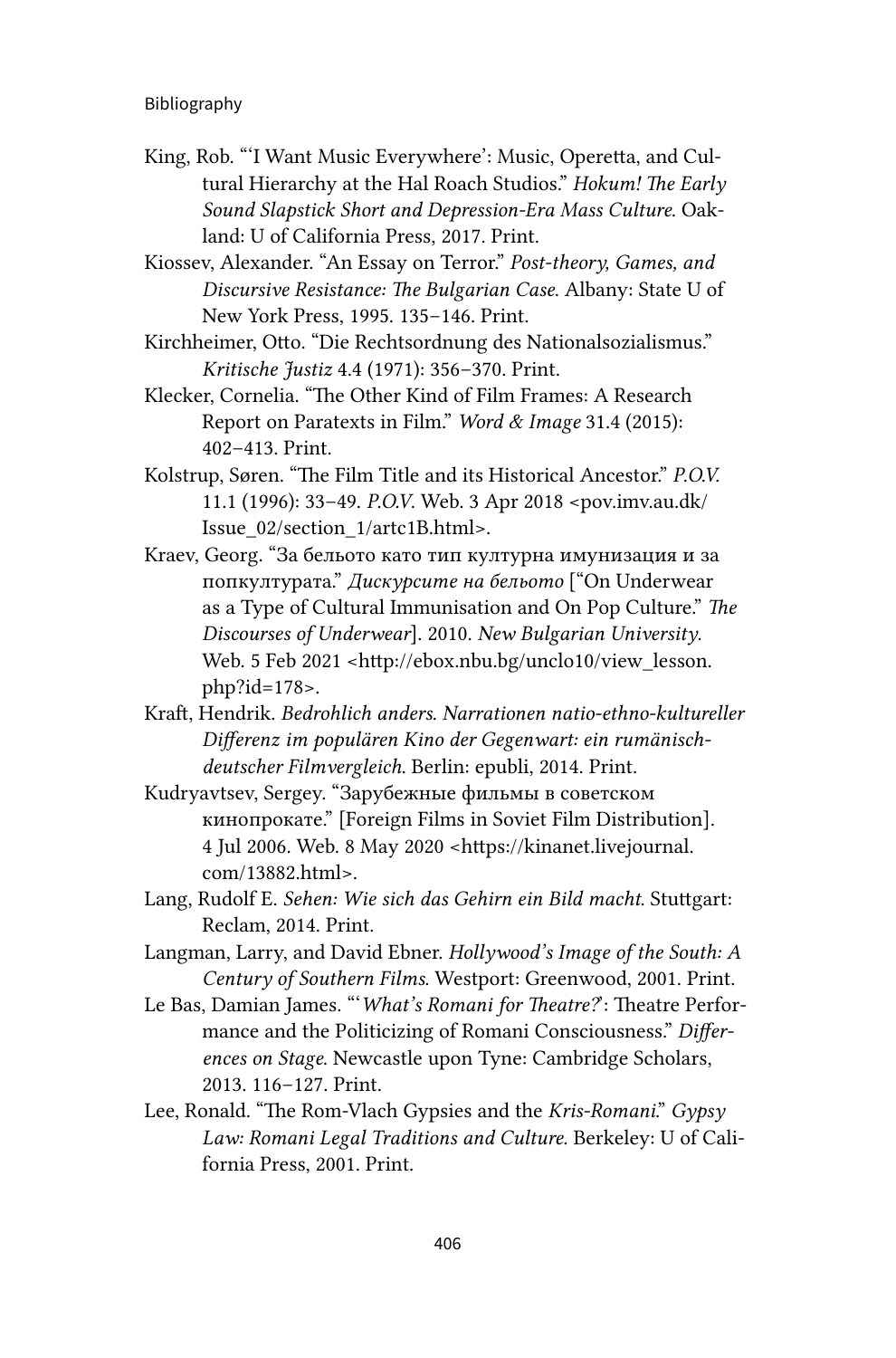- Lemon, Alaina. *Between Two Fires. Gypsy Performance and Romani Memory from Pushkin to Postsocialism.* London: Duke UP, 2000. Print.
- Lenz, Susanne. "Berlinale-Gewinner Nazif Mujic Wie ein Film im Leben weitergeht." *Berliner Zeitung* 2 Feb 2014. Web. 18 Aug 2015.
- L.F. "Angelo My Love." *Film Journal International* 15 Apr 1983. *Cine-Files. Databases at the University of California, Berkeley Art Museum and Pacific Film Archive*. Web. 1 Dec 2015 <[cinefiles.](http://cinefiles.bampfa.berkeley.edu) [bampfa.berkeley.edu](http://cinefiles.bampfa.berkeley.edu)>.
- Lipsitz, George. *Time Passages. Collective Memory and American Popular Culture*. Minneapolis-St Paul' U of Minnesota Press, 1990. Print.
- Lotman, Yuri M. "On the Semiosphere." *Sign System Studies* 33.I (2005): 205–229. Print.
- ———. *Universe of the Mind: A Semiotic Theory of Culture*. Bloomington: Indiana UP, 1990. Print.
- Lott, Eric. "The Whiteness of Film Noir." *American Literary History* 9.3 (1997): 542–566.
- ———. "Love and Theft: The Racial Unconscious of Blackface Minstrelsy." *Representations* 39 (1992): 23–50. Print.
- Louvish, Simon. *Stan and Ollie: The Roots of Comedy: The Double Life of Laurel and Hardy*. London: Faber and Faber, 2001. Print.
- Luna, Ilana Dann. *Adapting Gender: Mexican Feminism from Literature to Film*. Albany: State U of New York Press, 2018. Print.
- Marat, Erica. "Nation Branding in Central Asia: A New Campaign to Present Ideas about the State and the Nation." *Europe-Asia Studies* 61.7 (2009): 1123–1136. Print.
- Mareš, Miroslav. "Right-Wing Terrorism and Violence in Hungary at the Beginning of the 21st Century." *Perspectives on Terrorism* 12.6 (Dec 2018): 123–135.
- Margalit, Gilad. *Germany and Its Gypsies: A Post-Auschwitz Ordeal*. Madison: U of Wisconsin Press, 2002. Print.
- Marubbio, M. Elise. *Killing the Indian Maiden. Images of Native American Women in Film*. Kentucky: UP of Kentucky, 1963. Print.
- Mavis, Paul. "King of the Gypsies." *DVD Talk* 17 Jul 2008: n. pag. Web. 11 Jul 2017 <[www.dvdtalk.com>](http://www.dvdtalk.com).
- Melchor, Xurxo. "Yo no soy trapacero." *La Voz de Galicia* [Santiago] 9 Apr 2015: n. pag. Web. 29 May 2017.
- Miles, Robert. *Racism*. London: Routledge, 1989. Print.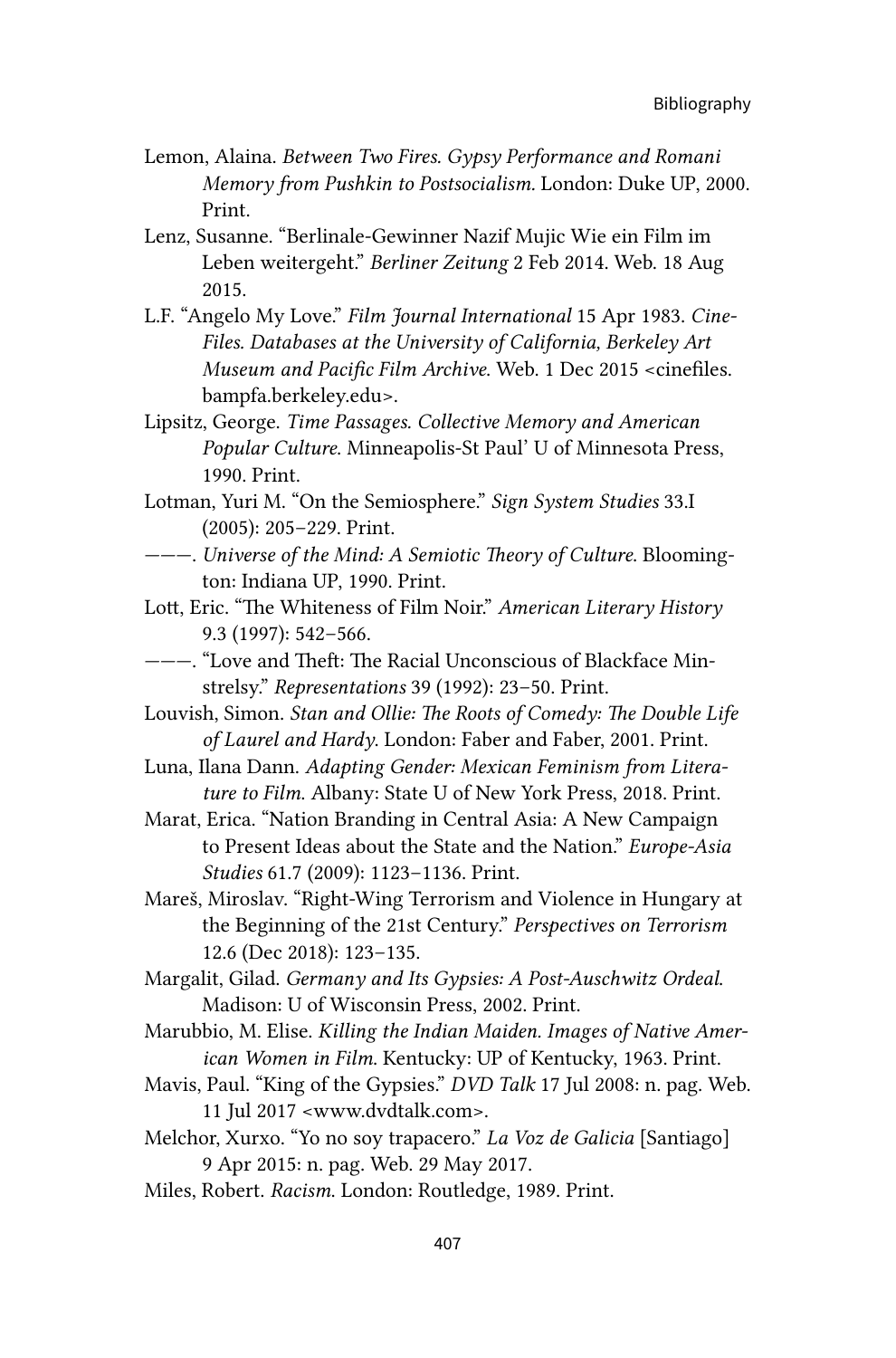Bibliography

- Milić, Dušan. "Director's Comment." *Gucha Pressbook*. *Gucha Distant Trumpet.* Web. 20 Jan 2017 <[www.the-match-factory.com](http://www.the-match-factory.com)>.
- Miller, Frank. "Golden Earrings." *Turner Classic Movies*. Web. 16 Jan 2015 <[www.tcm.com](http://www.tcm.com)>.
- Mladenova, Radmila. *Patterns of Symbolic Violence: The Motif of 'Gypsy' Child-theft across Visual Media*. Heidelberg: heiUP, 2019. Print.
- ———. "Questioning 'Gypsy'-themed Films and Their Technology of Truth Production." *Dimensions of Antigypsyism in Europe*. Ed. Ismael Cortés Gómez, and Markus End. Brussels: ENAR and Central Council of German Sinti and Roma, 2019. 29–43. Print.
- ———. "The Figure of the Imaginary Gypsy in Film: *I Even Met Happy Gypsies* (1967)." *Romani Studies* 26(1) (2016): 1–30. Print.
- ———. "The Imagined Gypsy: The Palindrome of the 'Human Being.'" *Antiziganism, What's in a Word?* Ed. Jan Selling, Markus End, Hristo Kyuchukov, Pia Lascar, and Bill Templer. Newcastle upon Tyne: Cambridge Scholars, 2015. 13–24. Print.
- Morley, Rachel. "The Gypsy Dancer." *Performing Femininity: Woman as Performer in Early Russian Cinema*. New York: I.B. Tauris, 2017. Print.
- Morrison, Toni. *Playing in the Dark*. New York: Vintage Books, 1992. Print.
- Murphy, Robert. "The British Film Industry: Audiences and Producers." *Britain and the Cinema in the Second World War*. Ed. P. Taylor. London: Palgrave Macmillan, 1988. 31–41. Print.
- Musser, Charles. *Before the Nickelodeon: Edwin S. Porter and the Edison Manufacturing Company*. Berkeley: U of California Press, 1991. E-Book.
- Myrstad, Anne Marit. "National Romanticism and Norwegian Silent Cinema." *Popular European Cinema*. Ed. Richard Dyer, and Ginette Vincendeau. Routledge: London, 1992. 181–193. Print.
- Myrstad, Anne Maritt, and Jan Anders Diesen. "*Gipsy Anne* and the National Turn in Norwegian Film." *Gipsy Anne* and the National Romantic Turn*.* Norsk Filminstitutt, 2012. 18–30. DVD Booklet.
- Naficy, Hamid. *An Accented Cinema: Exilic and Diasporic Filmmaking.* Princeton: Princeton UP, 2001. Print.
- *Nellys Abenteuer*. Home page. Web. 16 Jul 2018 <[www.](http://www.nellysabenteuer.de) [nellysabenteuer.de>](http://www.nellysabenteuer.de).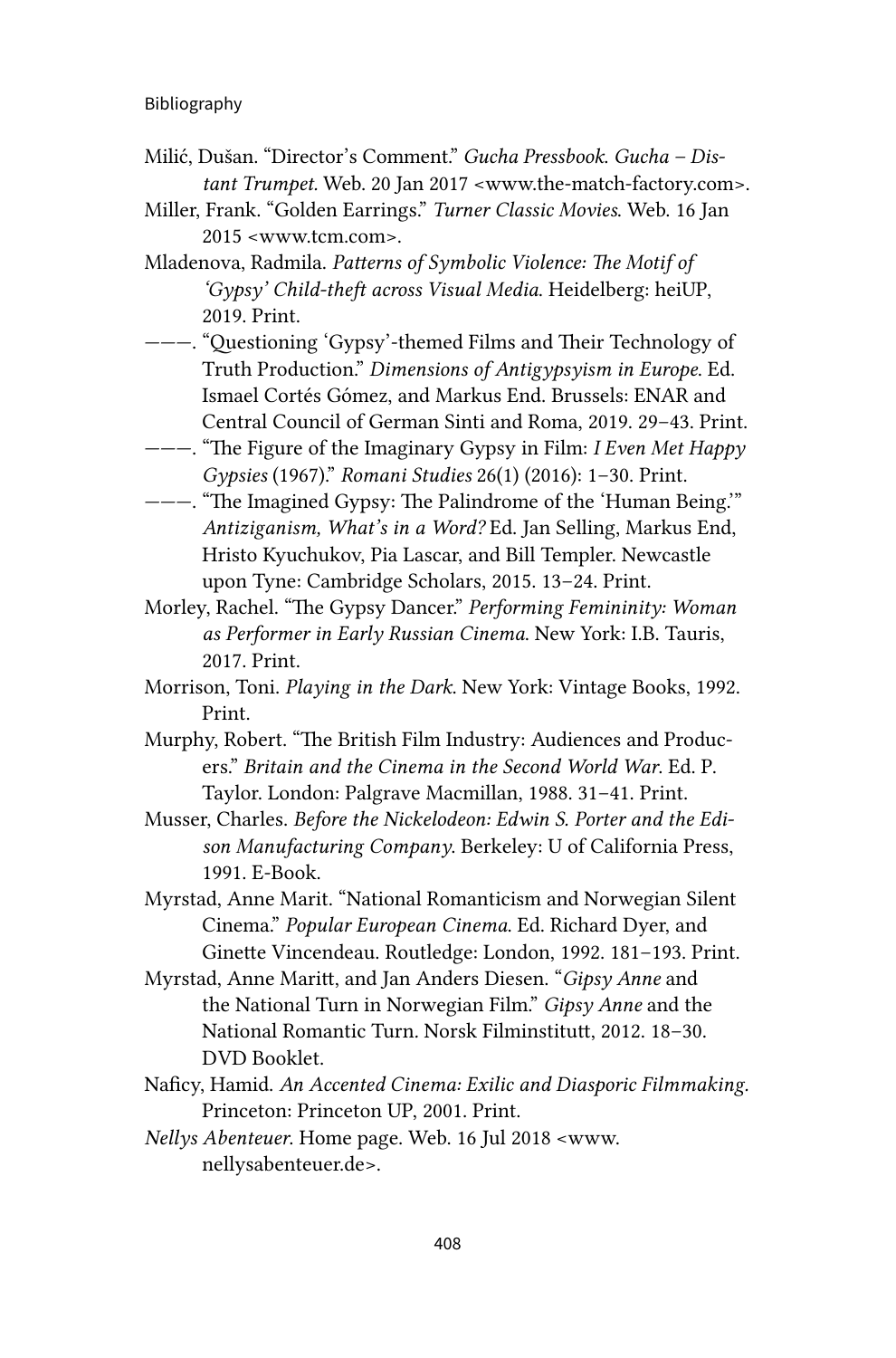- Nericcio, William Anthony. *Tex[t]-Mex: Seductive Hallucinations of the "Mexican" in America*. Austin: U of Texas Press, 2007. Print.
- "Nicholas Ray: Hollywood's Last Romantic." *Harvard Film Archive*. Web. 22 Feb 2017 <[harvardfilmarchive.org](http://harvardfilmarchive.org)>.
- Nichols, Bill. *Introduction to Documentary*. 2nd ed. Bloomington: Indiana UP, 2010. Print.
- ———. *Representing Reality: Issues and Concepts in Documentary.* Bloomington: Indiana UP, 1991. Print.
- Olivier de Sardan, Jean-Pierre. "The Ethnographic Pact and Documentary Film." *Visual Antropology* 12.1 (1999): 13–25. Print.
- Olsen, Fred. "Eine (noch) unbekannte Kultur: "Time of the Gypsies" jetzt im deutschen Kino." *Dresdner Neueste Nachrichten* 2 Sep 1991. Archive of the Documentation Centre of German Sinti and Roma, Heidelberg. Press clipping.
- "Papusza Die Poetin der Roma." *Kairos Film*. Web. 24 Apr 2020 <[www.kairosfilm.de](http://www.kairosfilm.de)>. PDF.
- Partridge, James. "Dignity in Diversity, Aleksandar Petrović's Neglected Classic *Skupljači perja*." *Central European Review* 27 Nov 2000: n. pag. Web. 7 Nov 2012 <[www.ce-review.org](http://www.ce-review.org)>.
- Pastouraeu, Michel. *The Devil's Cloth: A History of Stripes.* New York: Washington Square Press, 2001. Print.
- "Der Pate der Zigeuner." *Der Spiegel* 35/1991. 209–210. Archive of the Documentation Centre German Sinti and Roma, Heidelberg. Press clipping.
- Paterson, Judith. "Metaphorical Beasts in the History of English." *Mapping English Metaphor Through Time*. Ed. Wendy Anderson, Ellen Bramwell, and Carole Hough. Oxford: Oxford UP, 2016. 32–46. Print.
- Patrut, Iulia-Karin. *Phantasma Nation. 'Zigeuner' und Juden als Grenzfiguren des 'Deutschen'*. Würzburg: Königshausen und Neumann, 2014. Print.
- Peiró, Eva Woods. *White Gypsies: Race and Stardom in Spanish Musicals*. Minneapolis: U of Minnesota Press, 2012. Print.
- Petrović, Aleksandar. "My Friends, the Gypsies." *UNESCO Courier* July–August 1994: n. pag. *The Patrin Web Journal: Romani Culture and History.* Web. 22 Jan 2013.
- Philips, Mike, et al. *The BFI Companion to Crime*. Ed. Phil Hardy. Berkeley: U of California Press, 1997. Print.
- "Press Book Avala Film 1967." *Aleksandar Petrovic Film Director (Official Website)*. Web. 24 Apr 2020 <[aleksandarpetrovic.org](http://aleksandarpetrovic.org)>. PDF.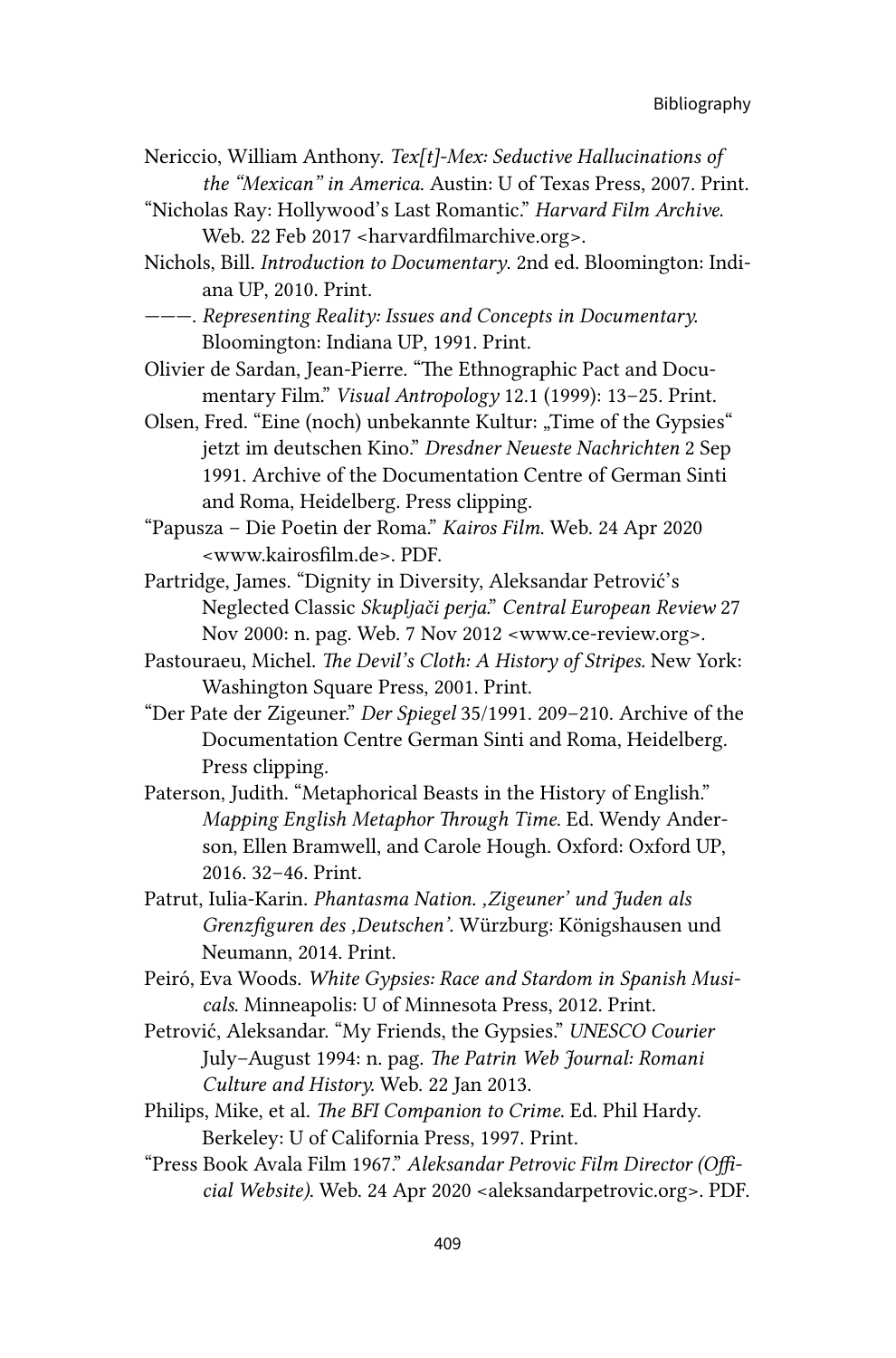- "Programm der Fritz Weiss Filmproduktion." Wien, I. Dominikanerbastei 5. Archive of the Documentation Centre of German Sinti and Roma, Heidelberg.
- Radakovic, Zarko. "Interview in German Magazine *Novo* (March-April 1999)." *Kustupedia* 17 Feb 2008. Web. 16 Dec 2019 <[www.](http://www.kustu.com) [kustu.com>](http://www.kustu.com).
- Razzakov, Fedor. *Гибель советского кино. Тайна закулисной войны: 1973–1991*. [The Demise of Soviet Cinema. The Secret of the Backstage War: 1973–1991]. Litres, 2013. Print.
- "Rencontre avec Emir Kusturica." *Bonus Materials. Time of the Gypsies,* Winkler Film, 2010. DVD Video.
- Redaktion. "Fakten und Hintergründe zum Film 'Gucha'." *Kino* 5 Nov 2012. Web. 31 Oct 2017 <[www.kino.de](http://www.kino.de)>.
- Reuter, Frank. "Mediale Metamorphosen." *Visuelle Dimensionen des Antiziganismus*. Ed. Frank Reuter, Daniela Gress, and Radmila Mladenova. Heidelberg: heiUP, 2021. 79–98. Print.
- ———. *Der Bann des Fremden. Die fotografische Konstruktion des 'Zigeuners'*. Goettingen: Wallstein, 2014. Print.
- Roberts, Graham. "Dream Factory and Film Factory: The Soviet Response to Hollywood 191–1941." *World Cinemas' 'Dialogues' with Hollywood*. Ed. Paul Cooke. New York: Palgrave Macmillan, 2007. 35–51. Print.
- Rodgers, Eamonn, ed. *The Encyclopedia of Contemporary Spanish Culture*. London: Routledge, 1999. Print.
- Roediger, David R. *The Wages of Whiteness: Race and the Making of American Working Class*. London: Verso, 2007. 95–131. Print.
- Rogin, Michael. "Making America Home: Racial Masquerade and Ethnic Assimilation in the Transition to Talking Pictures." *The Journal of American History* 79.3, Discovering America: A Special Issue (Dec 1992): 1050–1077. Print.
- Rollberg, Peter. *Historical Dictionary of Russian and Soviet Cinema*. Lanham: Rowman and Littlefield, 2016. Print.
- Roth, Julia. "'Ein Volk von roten Unterröcken.' Doing Gypsy, Doing Gender in Spielfilmenund der Krimiserie Tatort seit 1989." *Welchen der Steine du hebst… Filmische Erinnerungen an den Holocaust*. Ed. Claudia Bruns, Asal Dardan, and Anette Dietrich. Berlin: Bertz+Fischer Verlag, 2012. 232–244. Print.
- Rucker-Chang, Sunnie. "Roma Filmic Representation as Postcolonial 'Object'." *Interventions* 20.6 (2018): 853–867. Print.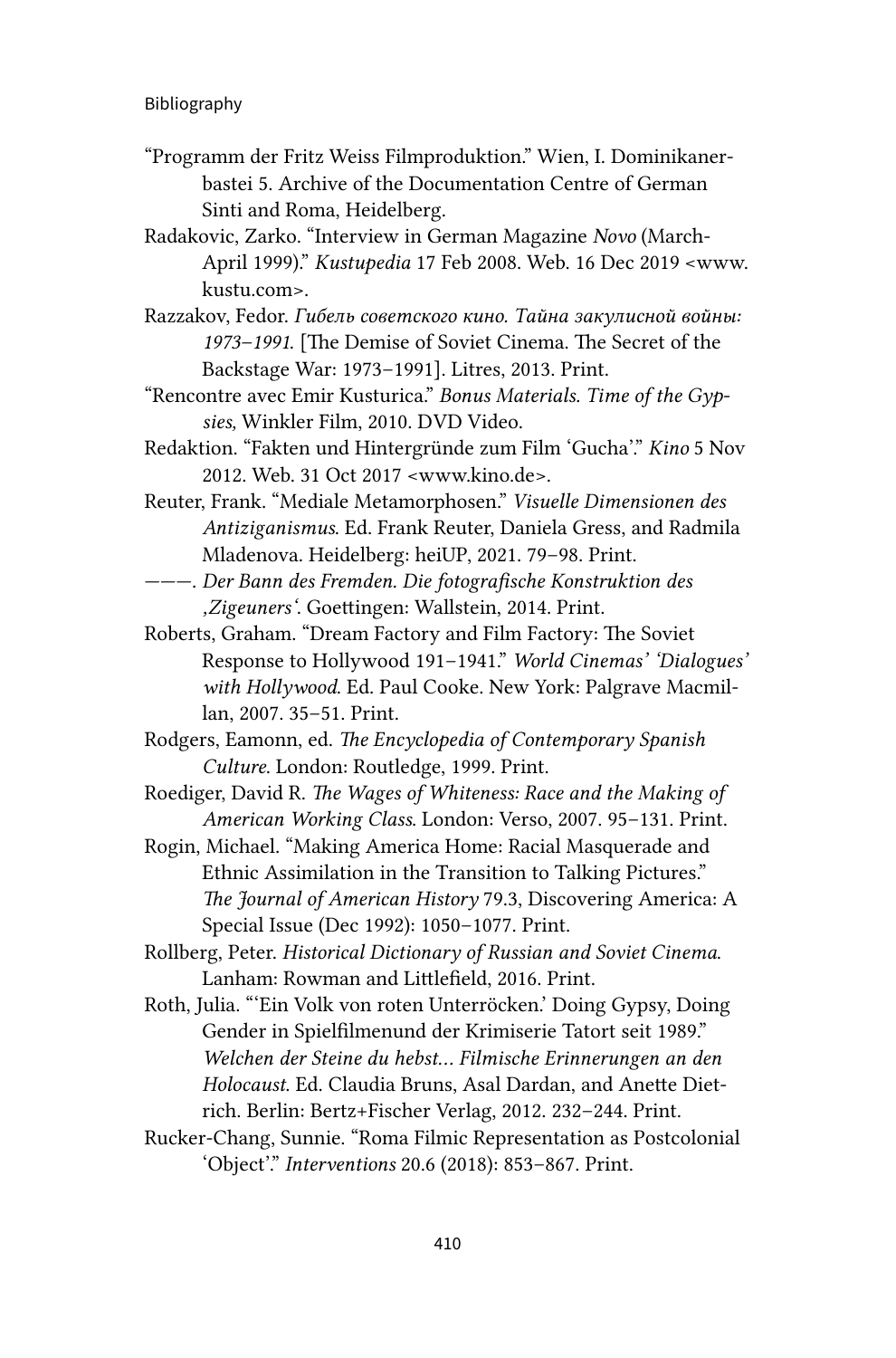- Rupprecht, Tobias. *Soviet Internationalism after Stalin*. Cambridge: Cambridge UP, 2015. Print.
- Russel, John G. "Playing with Race/Authenticating Alterity: Authenticity, Mimesis, and Racial Performance in the Transcultural Diaspora." *CR: The New Centennial Review* 12.1, Toward a New Parallax (Spring 2012): 41–92. Print.
- Sandvig, Anders. *I praksis og på samlerferd* [At Work and on Collecting Journeys]. Oslo: Johan Grundt Tanum, 1943. 183–184. Print.
- Saxton, Alexander. "Blackface Minstrelsy and Jacksonian Ideology." *American Quarterly*27.1 (Mar 1975): 3–28. Print.
- Schrader, Paul. "Notes on Film Noir (1972)." *Film Noir Reader*. Ed. Alain Silver, and James Ursini. New York: Proscenium Publishers, 1998. 53–63. Print.
- Schwarz, Andreas and André Karliczek. "Mit Haut und Haar. Vom Merkmal zum Stigma – Farbbestimmungsmethoden am Menschen." *Farre. Farbstandards in den frühen Wissenschaften*. Ed. André Karliczek, and Andreas Schwarz. Jena: Salana, 2016. 13–62. Print.
- Seifert, Ruth. "Im Tod und im Schmerz sind nicht alle gleich: Männliche und weibliche Körper in der kulturellen Anordnung von Krieg und Nation." *Schlachtfelder: Zur Codierung militärischer Gewalt im medialen Wandel*. Ed. Steffen Martus, Marina Münkler, and Werner Röcke. Berlin: Akademie, 2003. 236–246. Print.
- Selig, Karl-Ludwig. "Concerning the Structure of Cervantes' *La gitanilla.*" *Romanistisches Jahrbuch* 13 (1969): 273–276. Print.
- Shohat, Ella, and Robert Stam. *Unthinking Eurocentrism. Multiculturalism and the Media*. London: Routledge, 1994. Print.
- Slavova, Petja. "Руса ромка репортерства в 'Хляб и зрелища'." [A blonde Roma acts as a reporter in *Bread and TV*]. *Dnes* 20 Dec 2013: n. pag. Web. 3 Mar 2017 <[www.dnes.bg>](http://www.dnes.bg).
- Soila, Tytti, et al. *Nordic National Cinemas*. London: Routledge, 1998. Print.
- Sokolova, Ljudmila. *Великие советские фильмы. 100 фильмов, ставших легендами*. [Great Soviet Films. 100 Films That Became Legends]. Litres, 2015.
- Solms, Wilhelm. "Das Motiv des Kinderraubs in Adaptionen der Preciosa von Cervantes." *Zigeunerbilder: Ein dunkles Kapitel der deutschen Literaturgeschichte. Von der frühen Neuzeit bis*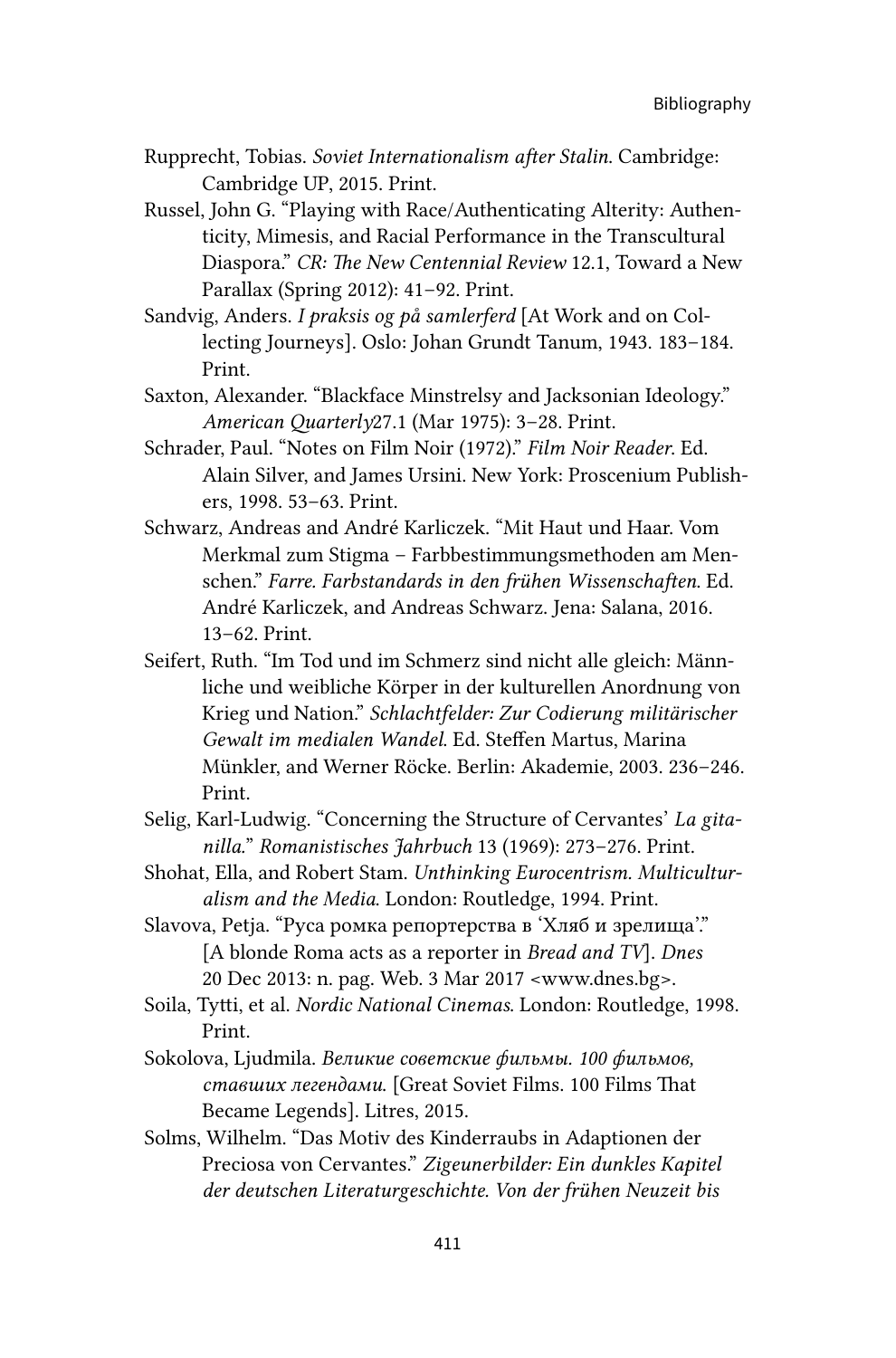*zur Romantik*. Würzburg: Königshausen und Neumann, 2008. Print.

- Stafford, Jeff. "The Bohemian Girl." *Turner Classic Movies*. Web. 27 Jun 2017 <[www.tcm.com](http://www.tcm.com)>.
- Stanic, Goran. *The Roma Between the Self and the Other: Representations of the Roma in Yugoslavian and Serbian Narrative Film*. Edge Hill University, 2019. Web. 20 Jul 2020. PDF.
- Stiletto, Stefan. *Nellys Abenteuer*. *Farbfilm Verleih.* Web. 8 Sep 2017 <[farbfilm-verleih.de](http://farbfilm-verleih.de)>. PDF.
- Sudar, Vlastimir. "The Artist as a Feather Collector." *A Portrait of the Artist as a Political Dissident*. Bristol: Intellect, 2013. 119–156. Print.

Sundholm, John, et al. *Historical Dictionary of Scandinavian Cinema*. Plymouth: Scarecrow, 2012. Print.

- Sweeney, Sean. "King of the Gypsies." *Amoeba* 21 Dec 2011. Web. 11 Jul 2017 <[www.amoeba.com](http://www.amoeba.com)>.
- Sweet, Matthew. "Was Charlie Chaplin a Gypsy?" *The Guardian* 17 Feb 2011: n. pag. Web. 8 May 2017 <theguardian.com>.
- "Synopsis." *Biograph Bulletin* 151 (1908): n. pag. *Silent Era: The Silent Film Website* 14 Jan 2009. Web. 8 Mar 2016 <[www.silentera.](http://www.silentera.com) [com](http://www.silentera.com)>.
- Todorova, Maria*. Imagining the Balkans*. New York: Oxford UP, 1997.
- Torop, Peeter. "Semiosphere and/as the Research Object of Semiotics of Culture." *Sign Systems Studies* 33.1 (2005): 159–172. Print.
- Trumpener, Katie. "The Time of the Gypsies: A "People without History" in the Narratives of the West." *Critical Inquiry* 18 (Summer 1992): 843–884. Print.
- Tsivian, Yuri, et al., ed. *Silent Witnesses: Russian Films 1908–1919*. London: British Film Institute, 1989. Print.
- Tumbas, Jasmina. "Countering Persecution, Misconceptions, and Nationalism; Roma Identity and Contemporary Activist Art." S*hifting Corporealities in Contemporary Performance*. Ed. Marina Gržinić, and Aneta Stojnić. Cham: Palgrave Macmillan, 2018. 103–128. Print.
- Uerlings, Herbert. "Inkludierende Exklusion. Zigeuner und Nation in Riefenstahls *Tiefland* und Jelineks *Stecke, Stab und Stangl.*" *'Zigeuner' und Nation: Repräsentation, Inklusion, Exklusion*. Frankfurt am Main: Peter Lang, 2008. 67–136. Print.